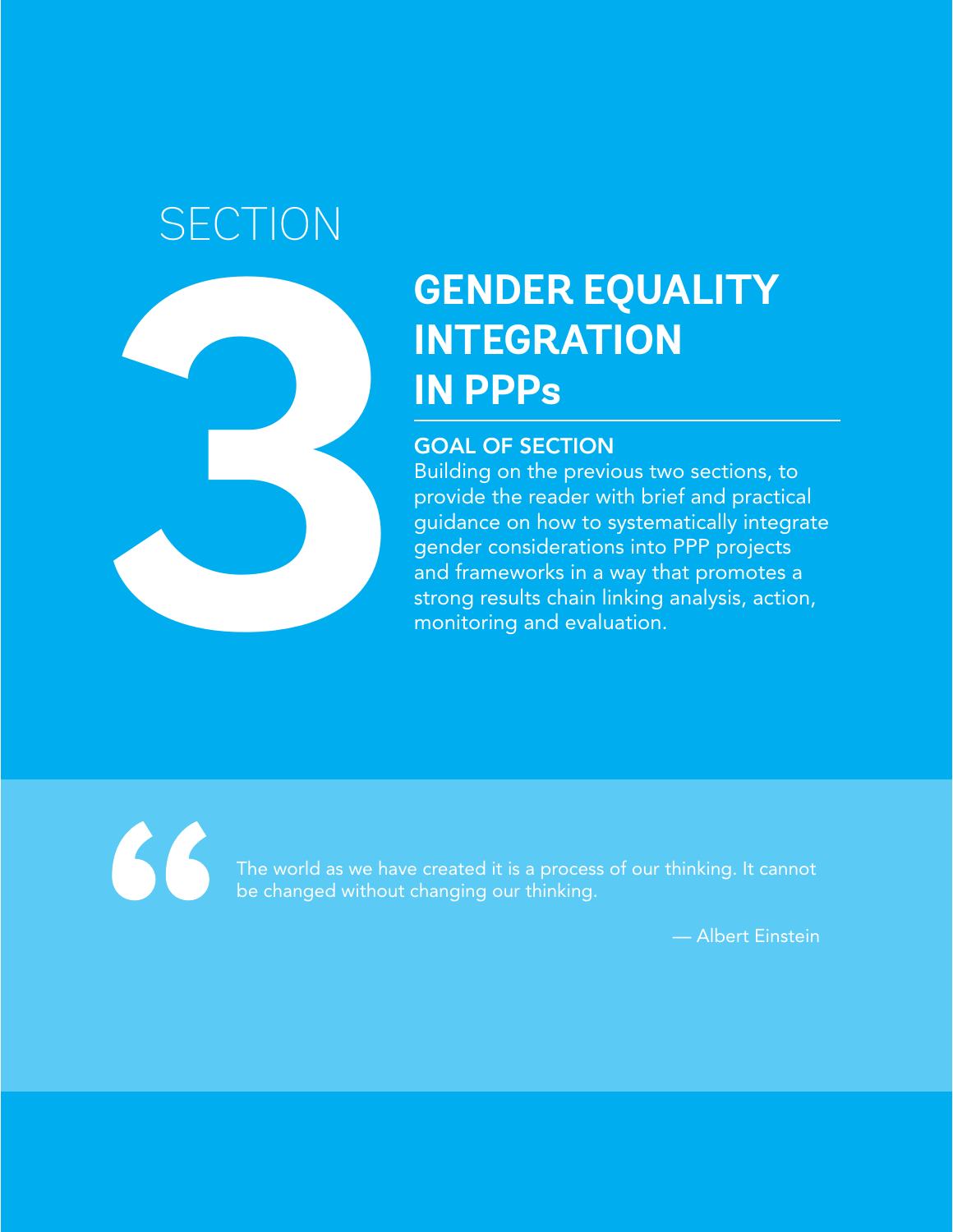This section provides brief and practical guidance on how to systematically integrate gender considerations into PPP frameworks and projects in a way that links analysis, action, monitoring and evaluation into a strong results chain. It achieves this by providing an overview of entry points across the PPP project cycle where tools or legal instruments can be applied by project teams to identify and analyze gender gaps; develop and implement corresponding actions and indicators; and monitor and evaluate results to ensure better project outcomes for men and women. Actively analyzing gender implications of PPP projects, taking actions to improve outcomes, and determining whether these actions had the desired effect will help infrastructure PPP projects make headway towards promoting gender equality and women's empowerment.<sup>43</sup>

Although this section provides examples of solutions successfully used to address certain gender issues within PPP or infrastructure projects more generally,<sup>44</sup> it does not discuss design options in detail. The publications referenced at the end of this section provide more detailed information.

# A. INTRODUCTION

As described in Section 2, in the past, infrastructure projects typically did not take a systematic approach to gender equality. Today, however, gender considerations are increasingly integrated into infrastructure projects and programs, with a stronger focus on the connection between analysis, action, monitoring and evaluation. A shift has also occurred regarding the type of gender interventions included in infrastructure projects. No longer is the gender focus in infrastructure projects on risk mitigation. Increasingly, projects not only reduce risks to women, but also include women as community members, employees, entrepreneurs, corporate leaders, and infrastructure users. They focus, for example, on providing equal access to infrastructure services for women; equipping local women with skills; experience and tools to participate in decision-making and governance; taking measures to increase jobs for women with equal pay and in a non-discriminatory environment created by the project; integrating women-owned SMEs in supply chains of projects; and contributing towards ending sexual harassment and gender-based violence.

The private sector plays an important part in this development. As cases such as the Vanuatu Aviation project (Box 11) and the Nam Theun 2 Hydropower project (Boxes 6 and 10) show, private companies can become part of the solution towards more gender-sensitive projects. In addition, private-sector players are increasingly partnering in international initiatives that identify best practices and practical approaches that companies can implement to improve women's inclusion in governance and the economy—not only because it is the right thing to do, but also because it makes business sense. As a growing body of research covering developed and emerging economies shows, mitigating risks for women; paying attention to their needs as users of infrastructure services; investing in them as entrepreneurs, employees, and managers so they can realize their full economic potential; and increasing local women's engagement in projects can lead to increased firm productivity and help private companies innovate, grow, and perform better.<sup>45</sup>

At the same time, this area is still evolving. There is not always evidence available to showcase that certain interventions lead to more gender-equal results or reflect smart economics. Uncertainty persists on identifying best approaches in specific situations. To drive the gender agenda forward and build on this understanding regarding PPP projects, it is important to engage teams and their counterparts using promising approaches and good practices in different contexts.

<sup>43</sup> Thus, narrowing the key gender disparity gaps identified by the World Bank Group gender strategy outlined in section 1.

<sup>44</sup> See also sections 1 and 2.

<sup>45</sup> *World Bank Group Gender Strategy (FY16–23), Gender Equality, Poverty Reduction and Inclusive Growth,* World Bank Group, 2016.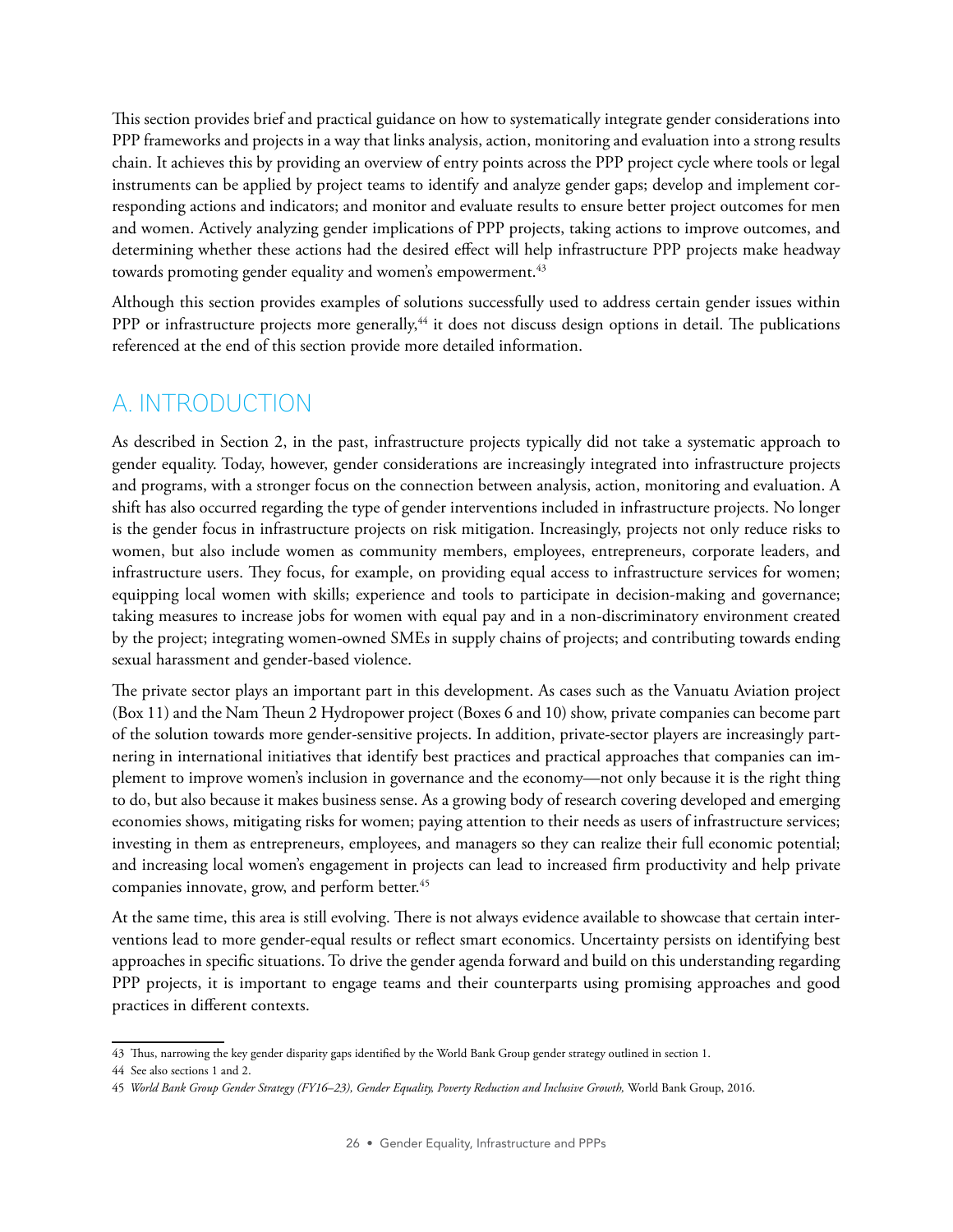Against this background, PPPs have a lot of potential to advance the development of infrastructure projects that reduce poverty, while promoting gender equality and women's empowerment in the long term.

Although there are many variations among PPPs, they typically share common features that allow for the coherent integration of gender considerations across different stages of the project life cycle. They include mechanisms that make gender equality goals enforceable and are conducive to establishing strong, long-term partnerships, not only between the public and private sectors, but also with the women and men of local communities, NGOs and civil society.

Common features of PPPs relevant to gender-sensitive projects include:

- Long-term partnerships between public and private sectors;
- Long-term contracts to build and/or operate infrastructure projects;
- Remuneration linked to performance;
- Performance monitoring based on output-based performance indicators;
- Remuneration based on government payments, regulated user fees, or a mix of both;
- Private partners bearing significant risks and management responsibilities;
- Life-cycle approaches that increase efficiency and may lead to the most economical solutions;
- Funding from international financial institutions or private financial institutions that have adopted social sustainability standards, or the Equator Principles for managing environmental and social risks; and
- A strong legal and institutional PPP framework.

#### **Table 2: Potential Ways Unique Features of PPP Could Contribute to Gender Equality**

| <b>Feature of PPP</b>                                                                              | <b>Potential ways it could Contribute to Gender Equality</b>                                                                                                                                                                                        |
|----------------------------------------------------------------------------------------------------|-----------------------------------------------------------------------------------------------------------------------------------------------------------------------------------------------------------------------------------------------------|
| Long-term contracts between<br>public and private sectors                                          | The long-term and often large-scale nature of the partnership could provide<br>opportunities through sub-contracts to develop the local private sector, including<br>women-owned businesses.                                                        |
| Remuneration linked to<br>performance                                                              | PPP contract could include bonuses or penalties to provide strong incentive and account-<br>ability for the private sector partner to achieve gender-related performance goals.                                                                     |
| Performance monitoring                                                                             | Both output based and process indicators used to monitor performance could reflect<br>gender equality related goals. (e.g., process to preventing GBV or sexual harassment<br>is in place; bus stops will have lights and cameras operating 24/7)   |
| Private partners bearing<br>significant risks and<br>management responsibilities                   | The PPP contract could stipulate that the private partner bears the risks associated with<br>any of the project's gender equality related goals, see Box 6 on Nam Theun 2 for example.                                                              |
| Life-cycle approaches that<br>increase efficiency and may lead<br>to the most economical solutions | Achieving this efficiency requires feedback from consumers and the local community to<br>understand the whole of the project context and local practices. Gender equality will be<br>critical to this flow of data and feedback from the community. |
| A strong legal and institutional<br>PPP framework                                                  | Often for a PPP project to be successful it needs to be enabled by a strong legal and<br>institutional framework. There are opportunities to include gender equality aims in this<br>legal and institutional framework.                             |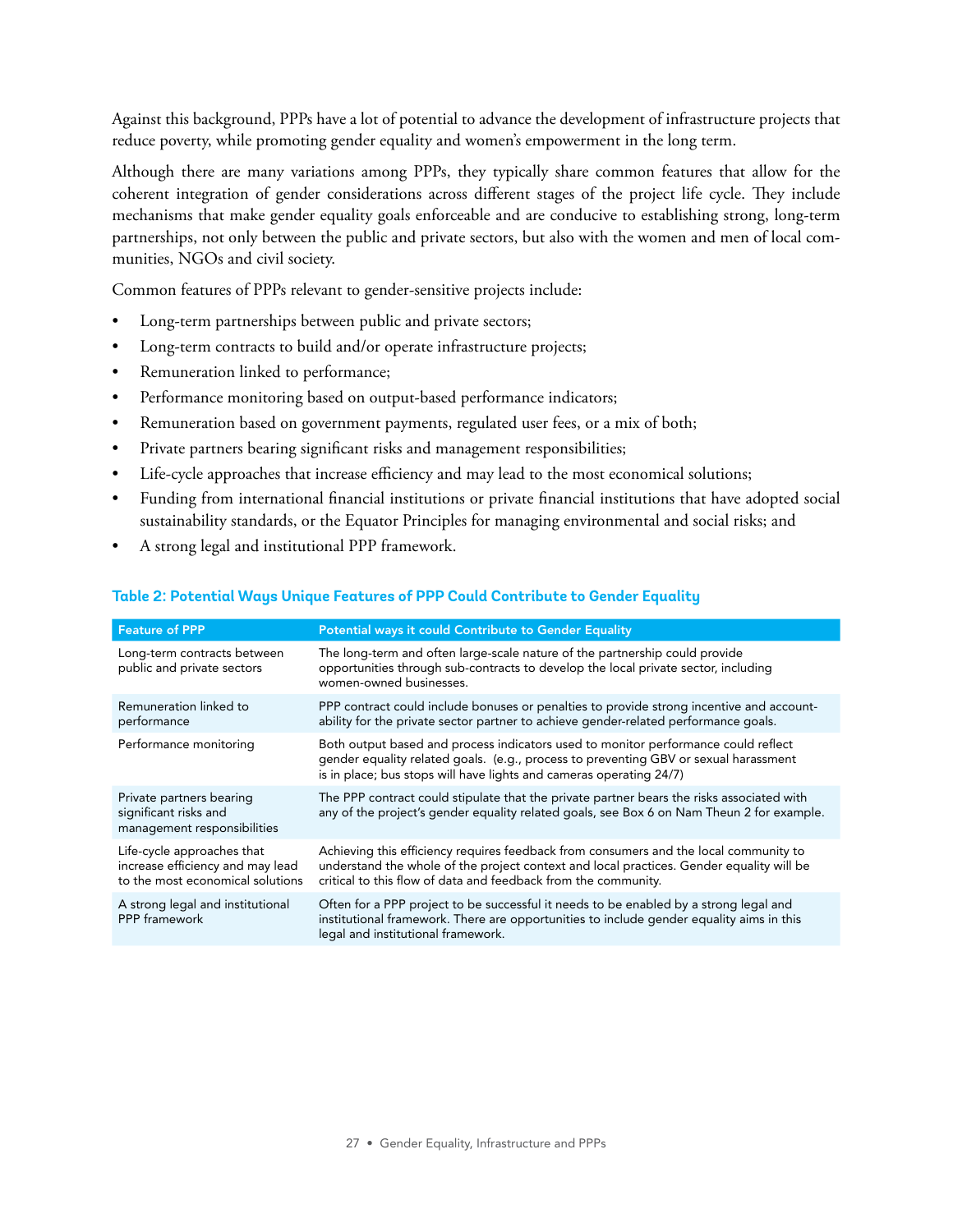# B. INTEGRATION OF GENDER INTO PPP PROJECTS

Gender considerations can be integrated both within the overall PPP framework and within individual PPP projects. Although both levels are interrelated, this section first looks at the project level and then turns to opportunities for addressing gender equality within the PPP framework.

# **a. The Project Level: Closing Gender Gaps Through the PPP Project Cycle**

Many points exist within each phase of the PPP project cycle, where projects teams can:

- Undertake due diligence to understand women's views, constraints and needs;
- Identify risks and opportunities related to gender differences;
- Respond to these findings by taking on a gender-sensitive approach;
- Translate these commitments into actions that can be enforced and monitored; and
- Implement and monitor these activities and ensure compliance by all parties.

This section is organized according to the PPP project cycle, to identify where and how these key principles can be incorporated during each stage.

# *1. The PPP Project Cycle*

The PPP process at the project level is composed of several phases, referred to as the project cycle. While countries break up this multi-stage process differently, the cycle usually comprises the following steps (see Figure 2):

- 1. Identifying a priority project and screening it as a PPP;
- 2. Structuring and appraising the project;
- 3. Managing the PPP transaction and drafting the contract; and
- 4. Implementing the project and managing the contract.

#### *1.1 PPP Project Stage One: Identification and Screening*

Project planners can consider gender issues from the outset of the PPP project cycle process—during project identification and initial PPP screening. The objective of the initial screening of one or several candidate PPP projects is to identify—based on preliminary information—whether it is likely the project can be successfully implemented and provide better value as a PPP, and which of several eligible projects to develop first.

For a more gender-responsive approach, the following activities should be considered:

- a. Plan stakeholder communication and engagement in a gender-sensitive way;
- b. Identify different impacts of the project on women and men, and opportunities for both genders;
- c. Filter projects that have a high potential to reduce gender gaps; and
- d. Prioritize projects that promote gender equality and women's empowerment.
- *A. Gender-Sensitive Stakeholder Engagement*

Stakeholder identification and engagement at an early stage of the project can help government and private-sector parties clarify the project's scope, impacts and objectives; identify critical issues;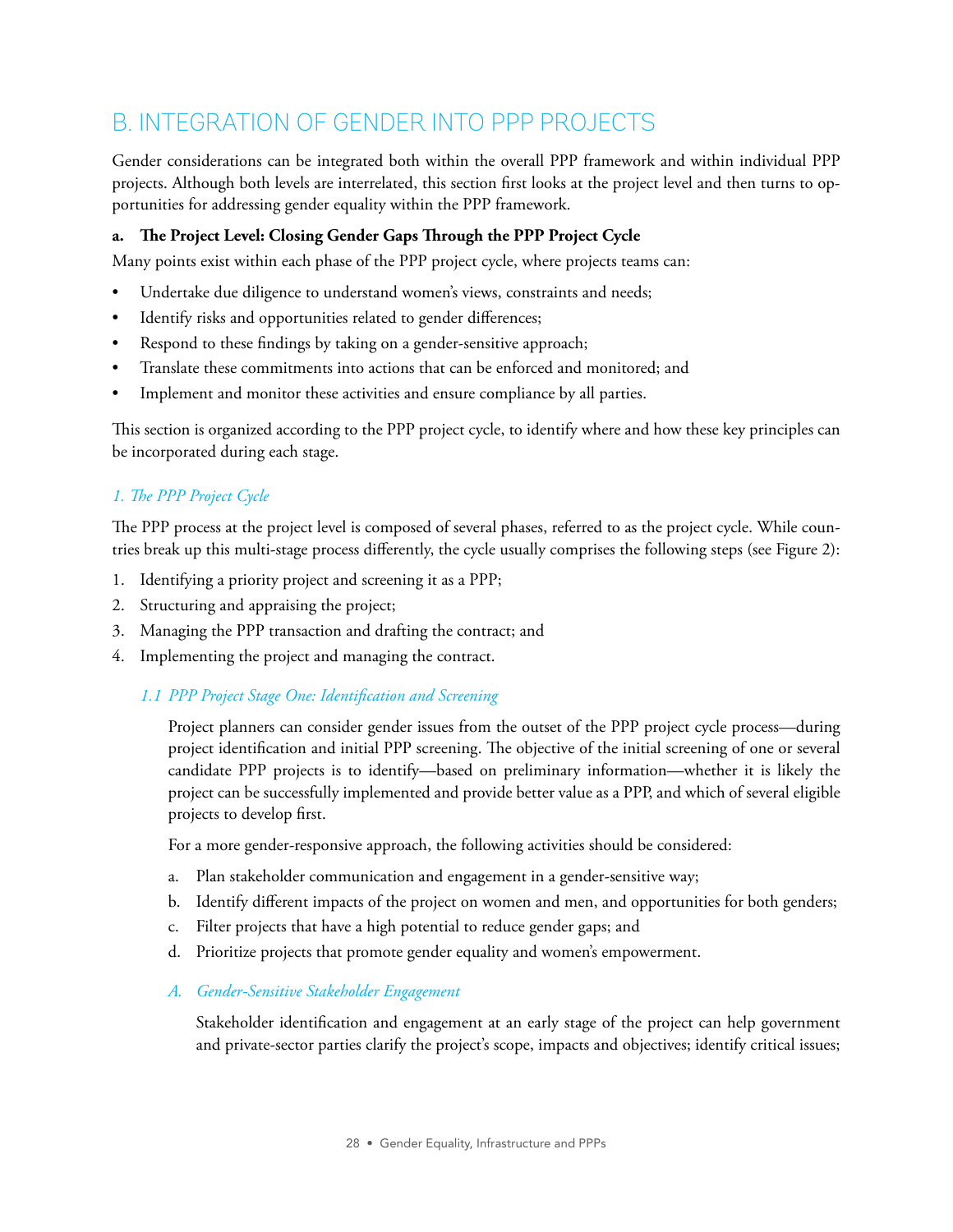

# **Figure 2: Typical PPP Process with Gender Entry Points Outlined**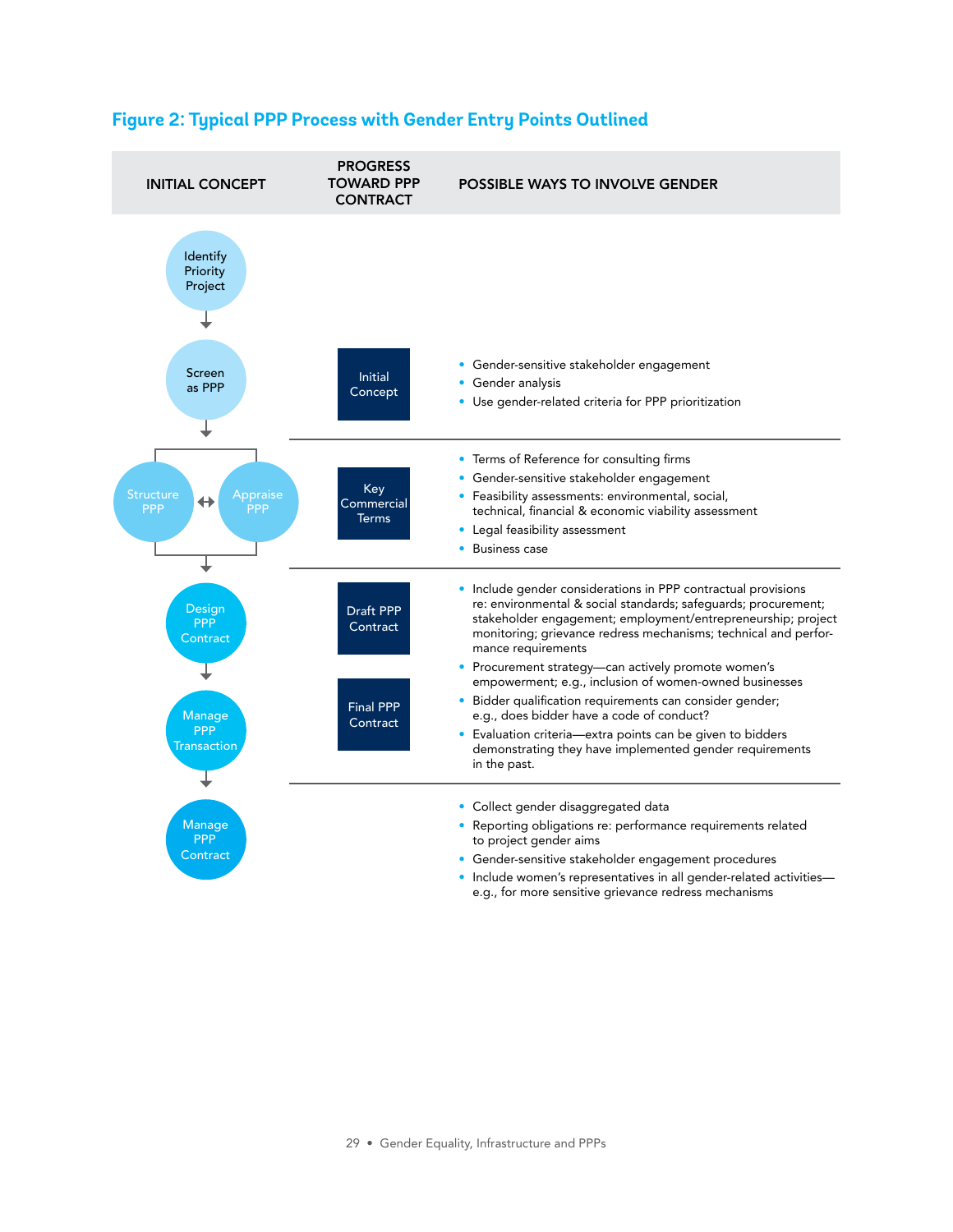and prepare effective strategies for managing them. Engaging potential users and key stakeholders throughout the process can strengthen support for the project.

Early gender-sensitive stakeholder-engagement activities can include the following:

- Identification of key female and male direct and indirect stakeholders, as well as their representatives;
- Development of a stakeholder communication and engagement strategy that takes differences between both genders into account;<sup>46</sup> and
- Outreach to men and women (for example, through social surveys and household interviews).47

#### *B. Gender Analysis*

The initial process of screening and identification can potentially be used to determine key positive and negative impacts of projects on men and women, and gender-specific needs, concerns and priorities related to the project or sector on a preliminary basis.48 This analysis requires the collection of sex-disaggregated baseline data from existing resources, as well as data collected through further research.<sup>49</sup>

An analysis undertaken at this stage<sup>50</sup> can enable governments to identify projects with high gender-specific risks, as well as those with the potential to narrow gender gaps and achieve additional benefits for women, if designed accordingly.<sup>51</sup>

#### *C. Use Gender-Related Criteria for PPP Prioritization*

In situations where numerous economically and technically feasible projects exist that could address the public's infrastructure-service needs, governments may use prioritization criteria to help them decide which potential PPP projects to develop first.

In light of the Sustainable Development Goals, it is increasingly discussed how infrastructure investment prioritization can better take environmental, social and economic sustainability into ac $count<sup>52</sup>$ 

One way to increase the pipeline of PPP projects with a high potential to narrow gender gaps is to develop and use gender-related prioritization criteria, e.g., by giving additional points to projects that take an inclusive approach and have a high potential to narrow gender gaps, or projects where gender-responsive design features are comparatively easy to add, and where the success of these interventions is based on strong evidence (e.g., better lighting at bus stations to increase safe use by women and girls).

<sup>46</sup> For example, different representations in community structures, differences in access to information, accessibility of networks, means of communications, agency to take actions or to make decisions that may be due to social, cultural, religious or legal differences between men and women. 47 For more details, see B. 1. c. (ii).

<sup>48</sup> For example, the National Government Public-Private Partnership Manual, National Government of the Philippines, draft version as of August 4, 2014 ([https://ppp.worldbank.org/public-private-partnership/library/national-government-public-private-partnership-manual-draft\)](https://ppp.worldbank.org/public-private-partnership/library/national-government-public-private-partnership-manual-draft). *Guidelines*  and Checklists for Gender in Public-Private Partnerships in LAO PDR Grant 0309, draft of August 2014: ([https://ppp.worldbank.org/public-private](https://ppp.worldbank.org/public-private-partnership/library/guidelines-and-checklists-gender-public-private-partnerships-lao-pdr-grant-0309-draft)[partnership/library/guidelines-and-checklists-gender-public-private-partnerships-lao-pdr-grant-0309-draft](https://ppp.worldbank.org/public-private-partnership/library/guidelines-and-checklists-gender-public-private-partnerships-lao-pdr-grant-0309-draft)).

<sup>49</sup> Although data needs to be collected for the transaction, ideally data is also collected at the country and sector level.

<sup>50</sup> The project's potential impacts are typically assessed in more detail at the appraisal stage.

<sup>51</sup> One example would be a rural road project where the rehabilitation of rural roads and supported maintenance activities has in many different regions often been successfully combined with interventions to spur female employment and reduce gaps between men and women related to employment, governance and decision-making in rural and regional road projects (see as an example the Peru Decentralized Road Project, described in more detail in Box 4). 52 Goal number 5 aims to achieve gender equality and empower all women and girls.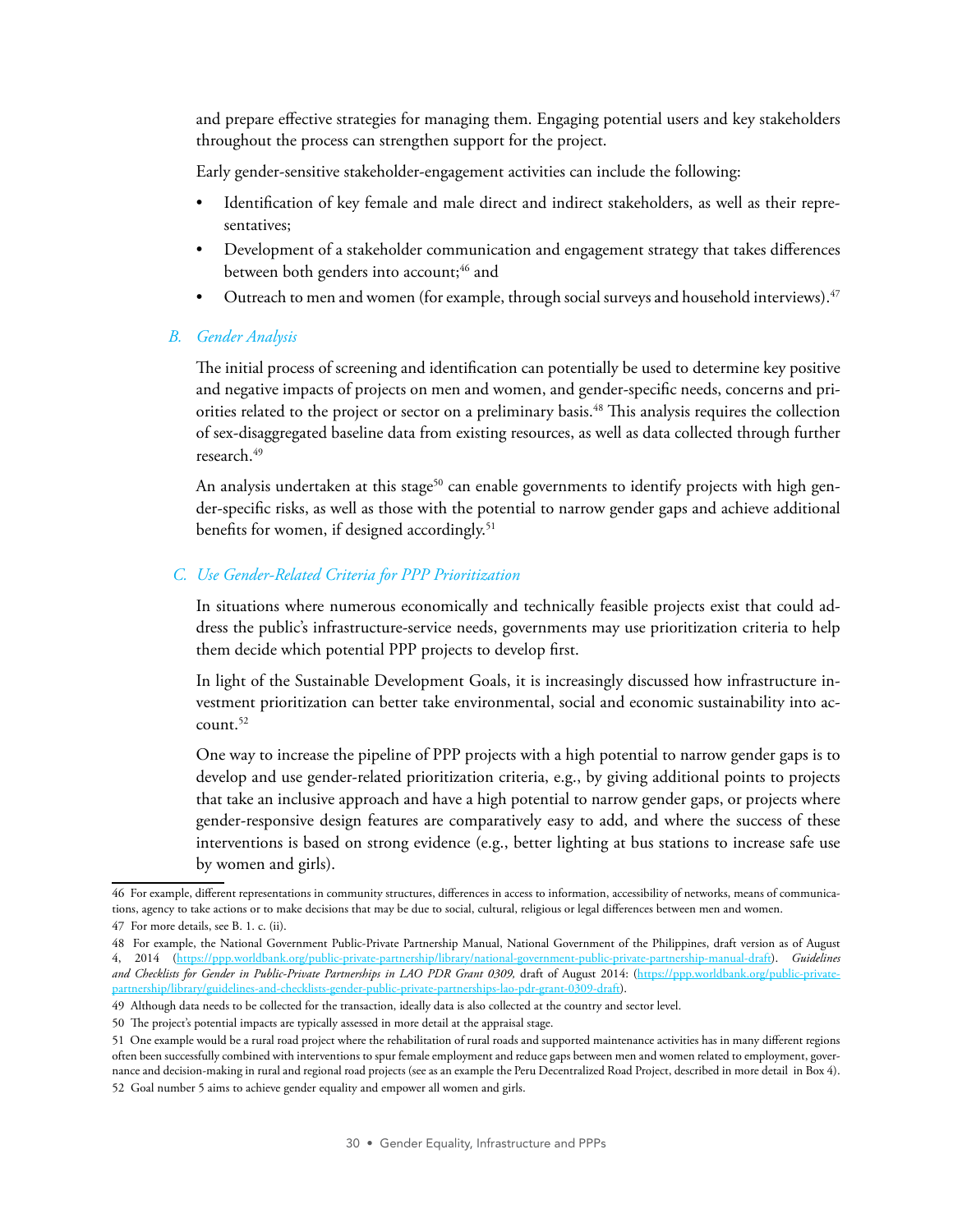Many tools used to prioritize projects already incorporate economic standards as well as social and environmental standards (e.g., social cost-benefit analysis) and could be further developed to include specific criteria related to gender.

*1.2 PPP Project Stage Two: Thinking about Gender Equality when Appraising and Structuring the PPP Project*

#### **Box 12: The World Bank's Infrastructure-Prioritization Framework**

*"Social cost-benefit analysis (SCBA) provides sound project appraisal and, when systematically applied, a basis for prioritizing projects. However, in some instances, capacity and resource limitations make extensive economic analysis across full project sets unfeasible in the immediate term. (…) The Infrastructure Prioritization Framework (IPG) is a multi-criteria decision support tool that considers project outcomes along two dimensions—social-environmental and financial-economic. (…) IPF is structured to accommodate multiple policy objectives; attend to social and environmental factors; provide an intuitive platform for displaying results; and take advantage of available data whilst promoting capacity building and data collection for more sophisticated appraisal methods and selection frameworks."*

*Source: Marcello, Darwin; Mandri-Perrott, Cledan; Schwartz, Jordan Z.; and House, Shuyler, An Alternative Approach to Project Selection: The Infrastructure Prioritization Framework, World Bank, 2016.*

After a first-level screening and identification, candidate projects must undergo an appraisal process to develop a business case. During this iterative process, the design of the PPP solution—including the risk allocation, the payment mechanism, and the structure and principal terms of the PPP contract are usually progressively assessed and developed at a basic level. Many analyses, assessments and studies are undertaken in parallel during this phase, with results from one study feeding into the other to assess whether the project is feasible from all relevant perspectives, and suitable for PPP delivery.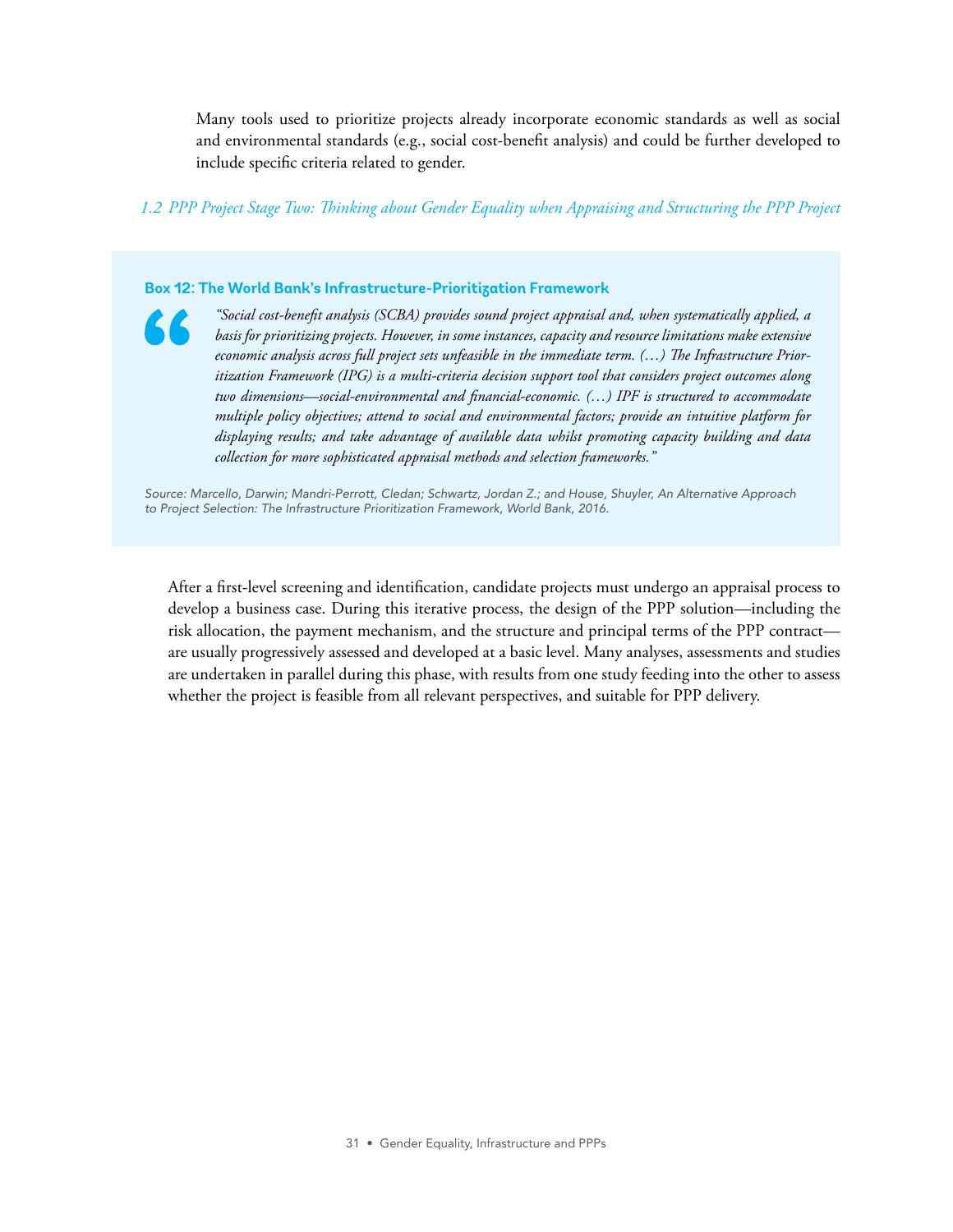#### **Box 13: Definitions of Pre-Feasibility and Feasibility Studies**

- Pre-feasibility study: a short, focused and low-cost assessment of a project's viability. The intention is to define the project and collate information necessary to develop the project concept, based on an engineering design concept, the technical and financial challenges of implementation, and expected project outcomes and impacts. Governments often undertake this less-detailed analysis of the fundamentals of a project before full appraisal, to ensure that time and resources are well spent.
- Feasibility study: a full feasibility study (also referred to as a business case) is a detailed investigation of the project. It assesses the technical, financial and legal feasibility of a proposed project, whether the project satisfies a public need and is a good public investment decision based on an economic viability analysis (cost-benefit analysis), as well as whether it is environmentally and socially sustainable.

Several openings exist during this stage to:

- Understand women's perspectives, as well as existing differences between both genders that are likely to constrain the outcome of the project—for example, limited finances of women that could hinder access to infrastructure services;<sup>53</sup>
- Assess potential negative and positive impacts of a project on male and female service users and stakeholders, as well as opportunities to narrow gender gaps;
- Develop corresponding design features; and
- Translate these features into commitments.

Some key entry points for these considerations during the appraisal stage include:

- a. Terms of reference for consulting firms;
- b. Stakeholder engagement;
- c. Environmental and social feasibility;
- d. Technical feasibility;
- e. Financial viability assessment;
- f. Economic viability assessment;
- g. Legal feasibility assessment; and
- h. Business case.

Section four maps out a series of questions that can be included in the feasibility study to ensure that a project is gender-sensitive.

*A. Terms of Reference: Gender Equality Expertise Within Project Teams and Consulting Firms*

To meet the diverse objectives of feasibility studies, the government must engage an experienced project team from the beginning of the appraisal phase. This team can be composed of government specialists, but often also includes transaction advisers and/or industry experts.

<sup>53</sup> For data on financial inclusion, see the Global Findex database; for data measuring the legal obstacles to women who engage in economic activity, and legal data on differences that may lead to inequalities between men and women, see the *Women, Business and the Law Report 2018.*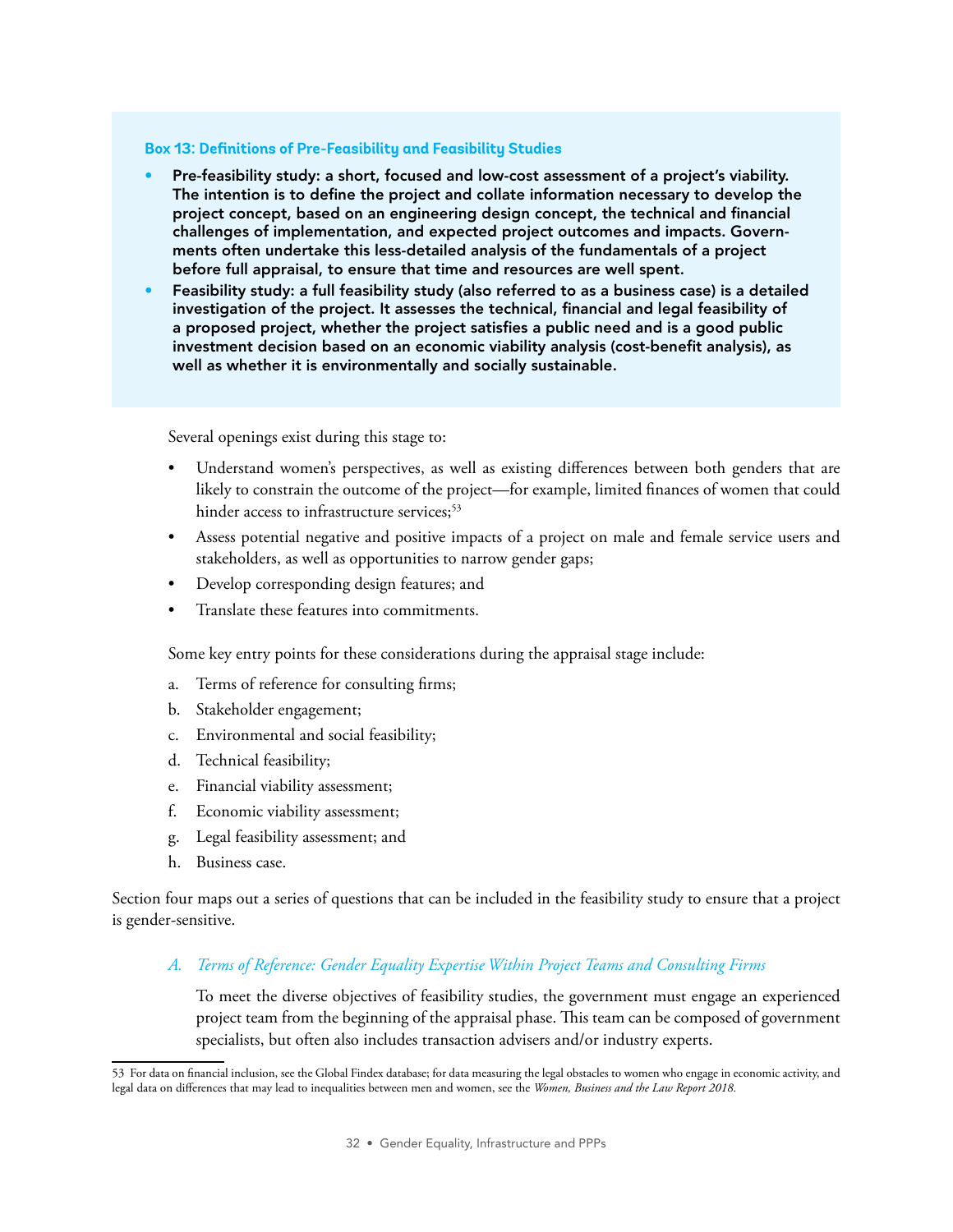Depending on the level of significance of gender impacts that were identified on a preliminary basis at an earlier stage, the terms of references for consulting firms preparing (pre-)feasibility studies should ensure that external consultants bring in the expertise and skills necessary to consider gender issues appropriately. Project teams should also be gender diverse, with one or more core team members qualified to identify and address gender issues.<sup>54</sup>

# *B. Gender-Sensitive Stakeholder Engagement*

As mentioned above, stakeholder engagement is an important part of the entire project cycle. Gender-sensitive stakeholder engagement during the appraisal stage should include the following steps:

- Female and male stakeholders and their representatives are identified systematically;
- Positive and negative effects of the projects on these groups are defined;
- A stakeholder engagement plan is developed that takes needs and priorities of men and women into account;
- Female and male representatives are included in all analysis and assessments; and
- Formal stakeholder consultations, as well as any other project-related meetings and outreach activities that are conducted, give women the opportunity to participate and raise their voices.

(Also see Box 4, which includes a checklist for gender-sensitive consultations.)

# **Box 14: Gender-Sensitive Stakeholder Engagement in the Trung Son Hydropower Project**

The World Bank-supported Trung Son Hydropower Project made extra efforts to include community members, in particular women, in stakeholder consultations. The following measures were taken:

- At least three weeks before the consultation meeting, information of appropriate form and in local languages was provided at the district, commune, village and household level.
- Information sheets, posters and calendars that included some project information, frequently asked questions and contact details were given to village heads and distributed to all households.
- Audio recordings of the project information, frequently asked questions and contact information, with a machine on which they could be played, were provided at the village level. Recordings were in four languages: Vietnamese, Thai, Muong and H'Mong.
- Consideration was given to having separate meetings with any group that was reluctant to attend the village meetings, to encourage women and other vulnerable groups to participate.
- A short oral summary of the project, its impacts and proposed mitigation measures, was presented at the meeting. All questions, feedback and requests were properly recorded and provided appropriate responses.
- Group discussions were held if needed. In addition to Vietnamese, translation of the discussions into local languages was provided as necessary.
- At least one observer from a Vietnamese NGO was present at each of the village consultations.

*Source: Vietnam - Trung Son Hydropower Project (English), World Bank, 2011 ([http://documents.worldbank.org/](http://documents.worldbank.org/curated/en/104781468134093713/Vietnam-Trung-Son-Hydropower-Project) [curated/en/104781468134093713/Vietnam-Trung-Son-Hydropower-Project](http://documents.worldbank.org/curated/en/104781468134093713/Vietnam-Trung-Son-Hydropower-Project)), annex 11.*

54 See also B. 2. c. "Institutional Framework."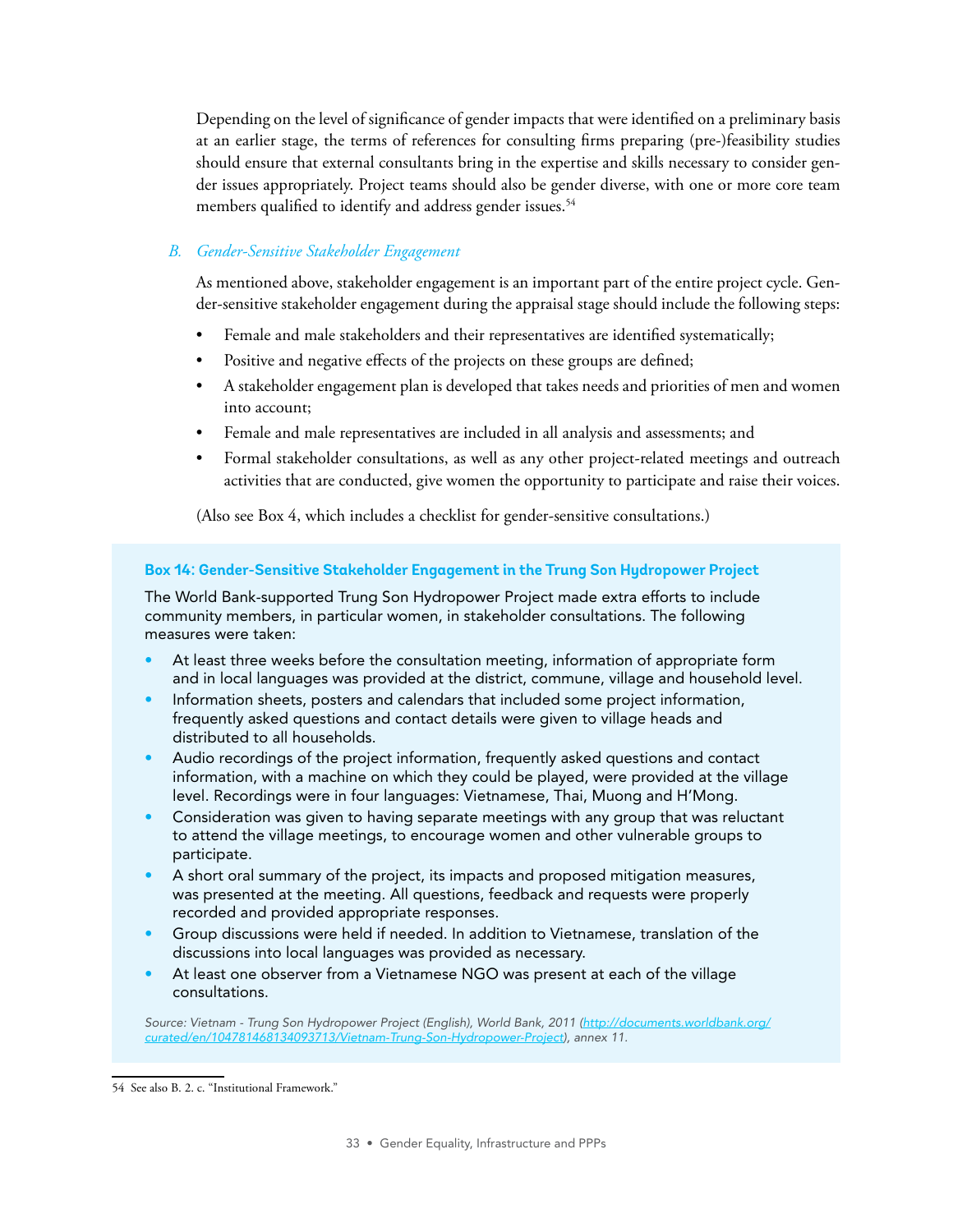## *C. Environmental and Social Feasibility*

The environmental and social assessment—particularly the more formalized environmental and social impact assessment (ESIA)—is a key mechanism to undertake a more in-depth analysis and assessment of the potentially positive and negative impacts of the PPP project's preliminary design on men and women living in affected communities throughout the different project stages.

A robust gender-impact assessment in an ESIA includes, inter alia, the following steps:

- Identification of risks for the local population as users of the infrastructure services, workers and residents (for example, loss of livelihood caused by resettlement; incidents of sexual harassment and GBV during construction; or loss of jobs), and how women and men would be differently impacted by these threats;
- Assessment of different mitigation and compensation measures that take differences between men and women into account;
- Identification of potential benefits of the project for the local community, disaggregated by sex (for example, through employment, skills development, local supplier development, community initiatives or benefit sharing), and ways to enhance benefits for women;
- Assessment of possibilities for women (and women's representatives) to get involved in the design, implementation and monitoring of gender-sensitive activities; and
- Assessment of the design of a gender-sensitive grievance and redress mechanism.

Although a full ESIA may not always be justified, a gender analysis to identify key social issues is vital and often required by governments, investors or advisors involved in PPPs, as part of their environmental and social due diligence.

#### **Box 15: Environmental and Social Impact Assessment for Bangladesh Regional Waterway Transport Revealed Lack of Facilities for Women**

During the ESIA study undertaken in relation to the World Bank-supported Bangladesh Regional Waterway Transport Project 1 (P154511), in-depth consultation meetings with female and male stakeholders were conducted, including a socio-economic survey to establish the baseline data. The survey revealed that the river-transport systems did not have any specific facilities dedicated to women (for example, separate ticket counters, waiting rooms, or rest rooms for women at the project sites). This made it difficult for women to use the infrastructure services and to benefit from increased employment and entrepreneurship opportunities. The project has studied in more depth specific design features to maximize women's needs, comfort and safety in using inland water transport for river terminals and landings during the design and ESIA stage. As a result, the physical design of the facilities shall address safety-related issues for women as users and small traders in the design and incorporate, for example, separate toilet facilities for women and women-only waiting rooms.

*Source: Project Appraisal Document, dated May 20, 2016.*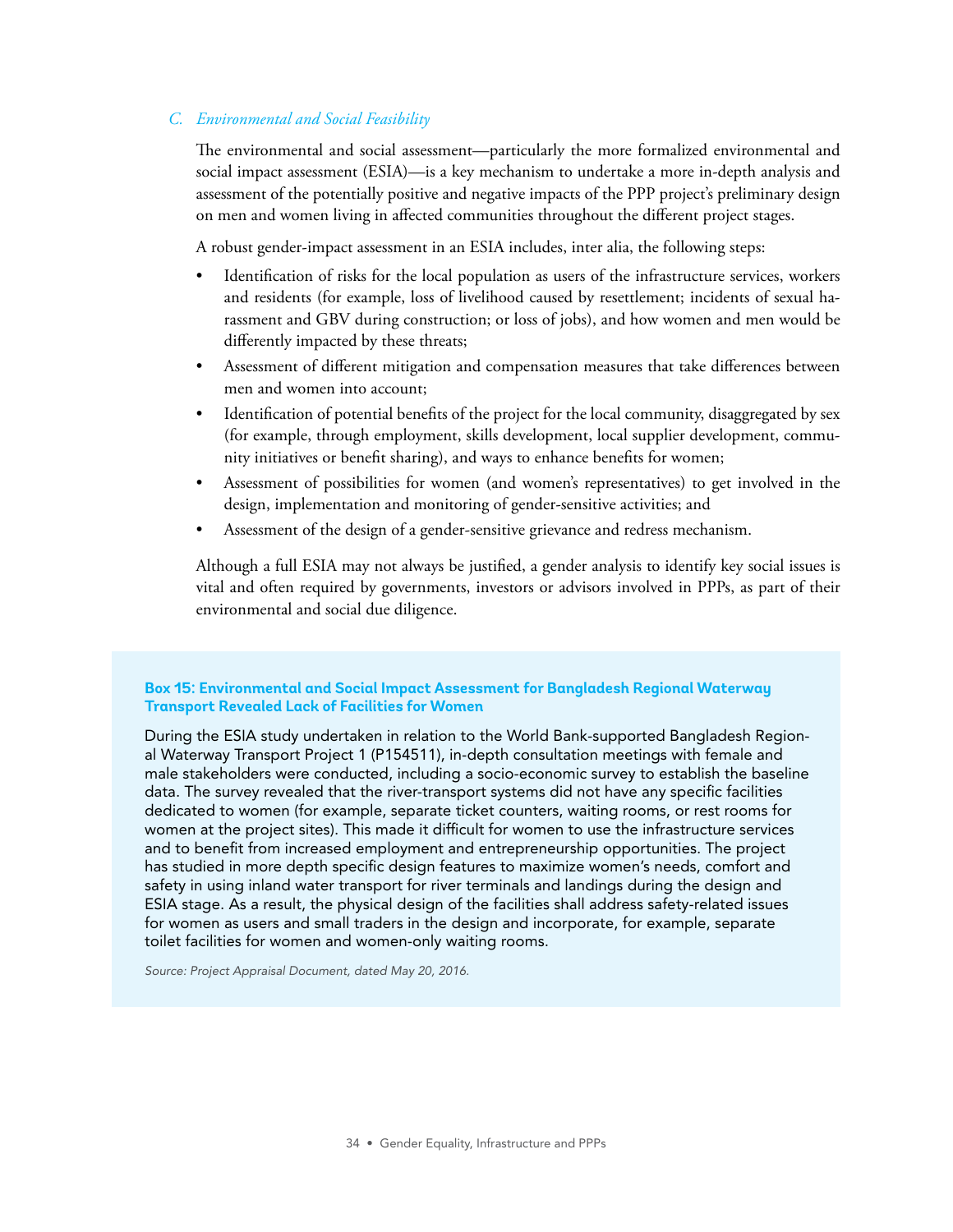## *D. Technical Feasibility*

The technical analysis will further assess whether the project can be implemented as planned from a technical point of view (i.e., selection of technical options; construction and operation methods; schedule; cost; time; likelihood of failure; and interface with other technologies). This will gauge whether the project design meets the needs specified during the project identification and screening phase; if the technical features have been tested before and are achievable at a price comparable to similar infrastructure; and if the service can be specified in terms of outputs, and if so, if the outputs can be measured in terms of key performance indicators (KPIs).

A gender-responsive technical feasibility assesses, for example, if:

- Project design is suitable to close gender gaps identified during the identification and screening phase;
- Additional technical features that make the project more gender-responsive (for example, separate facilities for men and women; recruitment of female employees; and information and awareness campaigns to prevent sexual harassment and GBV) have been successful previously and are achievable; and
- Gender-specific activities can be specified in terms of outputs and measured by KPIs disaggregated by sex.

#### *E. Financial Viability*

The financial viability assesses whether private parties will find a project commercially attractive. The due diligence typically incorporates an assessment of the projected revenue structure (for example, proposed tariffs or required annuities) and any need for financial support from the public sector.

A gender-sensitive approach might, for example, ask whether the demand predictions backed by surveys or demand forecast models are done in a sex-disaggregated way, or if proposed tariffs or fees are affordable for poor women and men, and assess potential means to make these affordable, while still ensuring good financial returns for the private partner.

#### **Box 16: Upfront Capital Subsidy Helped Make Kumasi Toilet PPP Project Financially Viable**

A pre-feasibility study undertaken for the Kumasi Toilet Project in Ghana sought to determine the viability of PPP transaction(s) to deliver sustainable and high-quality public toilet facilities in Kumasi. The pre-feasibility study found that a PPP structure was not financially viable, based on the cost estimate for rehabilitation and operation of the facilities set against current usage levels and tariffs. The study noted that the average tariff would need to be raised by close to 100 percent to ensure financial viability. Given that this new tariff would not be affordable for Kumasi's lower-income population (based on a willingness-to-pay survey conducted as part of the pre-feasibility study), an upfront subsidy was required to lower private-sector capital-expenditure requirements and ensure project bankability. The main recipients of these facilities were the lower and lower-middle-income groups, including women.

*Source: Global Partnership for Output-Based Aid, Concept Note dated May 13, 2015.*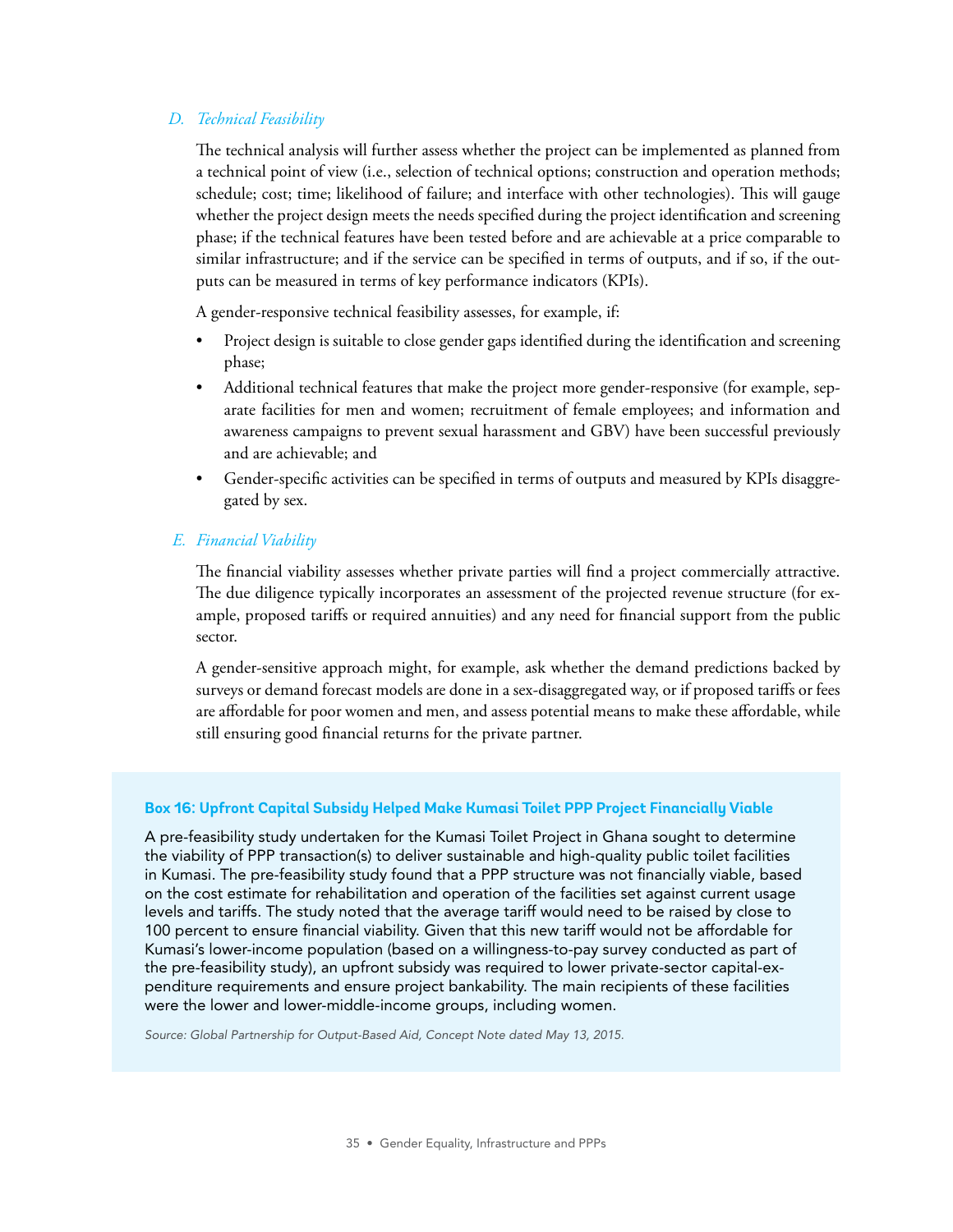## *F. Economic Viability*

A project is economically viable if the economic benefits of the project exceed its economic costs. This assessment is a more refined version of the cost-benefit analysis conducted during the identification phase, and builds on more detailed and precise data that was, for example, collected for a "willingness to pay" evaluation or a social and environmental impact assessment.

An economic-viability analysis that is based on gender-disaggregated data and takes non-market factors, such as high risks and direct and indirect benefits for men and women living within the project area (for example, increased employment opportunities for women, and better market access for female small traders through construction of ancillary infrastructure) identified in other assessments and studies into account, can potentially give a more accurate picture of the project's economic viability.<sup>55</sup>

#### *G. Legal Feasibility*

The legal review will analyze whether all aspects of the project are permitted by law, the parties involved in the project are legally empowered to do what they will need to do under the project, and the agreements that will be required can be made legally binding on all parties concerned.

From a gender perspective, the following legal aspects need to be assessed to identify legal obstacles, risks and opportunities for women and girls:

- Regulatory licensing and tariff setting schemes that might disadvantage women;
- Monopoly rights of infrastructure providers that may exclude small-scale options that are beneficial for poor men and women;
- Discriminatory legal and compensation regimes in the case of resettlement and loss of livelihood; and
- Labor-law provisions that promote women's employment, and local content provisions that benefit women and women-owned businesses.<sup>56</sup>

#### *H. Business Case*

The final scope of the project, the proposed structure, and a summary of the results of the various assessments are drawn together at the end of this stage to demonstrate why the PPP project is a good investment decision.

A gender-sensitive business case would, for example, include:

- Gender-specific strategies that address identified risks as well as opportunities for men and women;
- Decisions regarding risk allocation (such as availability of a required skill set in the local market, if quotas for local female employment are established);
- Distribution of responsibilities (for example, shared responsibilities between the private and public-sector partners regarding training of men and women);
- Allocation of budget for all gender-sensitive measures; and
- A first draft of the project documents that reflect the points above.

<sup>55</sup> See also B. 1.b. (iii), "Use Gender-Related Criteria for PPP Prioritization."

<sup>56</sup> For more details see 2. b., "Enabling Environment."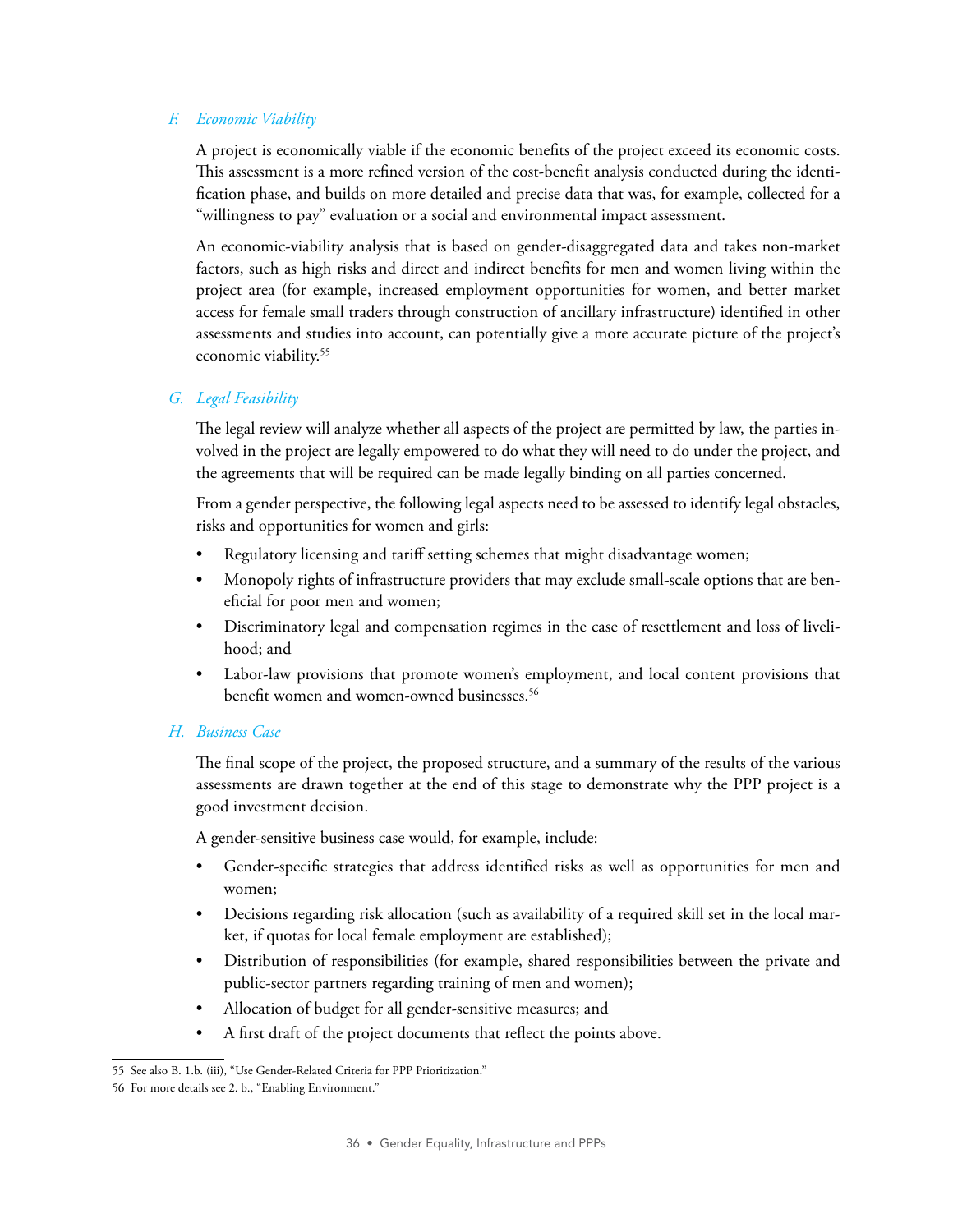# *1.3 PPP Project Stages Three and Four: Drafting the Contract and Managing the Transaction*

Once the feasibility study has been approved, the project moves to the design and procurement stage. During this phase, the bidding documents—such as Request for Qualifications (RfQ) and Request for Proposals (RfP)—and the PPP contract must be structured and drafted before the project can be tendered.

This section gives a broad overview of how gender-related commitments could be translated into the further management of the transaction and be incorporated in the PPP documentation.

#### *A. Strengthening the PPP Bidding Process*

To the extent permitted by the rules that govern procurement of PPP contracts in a specific country, PPP procurement can promote gender equality and women's empowerment.<sup>57</sup>

Areas where procurement is particularly relevant as a tool for gender development in PPP projects include:

- Prevention and mitigation of risks that are typically more relevant for women than for men (for example, risk of sexual harassment and gender-based violence caused by labor influx during project construction), and
- Promotion of women as employees, entrepreneurs, leaders and stakeholders.<sup>58</sup>

Some potential entry points for gender criteria during the PPP bidding process, and examples for interventions, are summarized below.

#### *i. Procurement Strategy*

The procurement stage typically starts with the development of a procurement strategy, based on the results of the appraisal stage, where the market interest has been assessed, and the types of private firms that may be interested in the project have been identified.

Depending on the market assessment, and the targets identified during the appraisal stage, the procurement strategy can actively promote women's empowerment, and in particular, the inclusion of women-owned enterprises in PPP projects. Women-owned businesses are often disadvantaged when it comes to participating in PPP projects.<sup>59</sup> Although women-owned businesses face unique challenges, many methods that are discussed with regard to the integration of small-scale SMEs in PPP projects can be applied respectively to overcome barriers faced by women-owned SMEs.<sup>60</sup> In this context, it may also be good for project teams to review the local procurement policy to find out if there is already public infrastructure in place to support women-owned businesses.

```
60 See UN Women, 2017.
```
<sup>57</sup> For a general overview of relevant environmental and social issues to be considered during the preparation of the procurement process and contractor selection, see Managing Contractor's Environmental and Social Performance, IFC, 2017.

<sup>58</sup> This depends on the country strategy, success with similar projects, and expected interest by the private sector towards the project.

<sup>59</sup> In comparison to male-owned enterprises, they tend to be smaller; they may not have access to established business networks; the channels in which women learn about tenders are typically more limited; they have less access to trainings needed for the application process and certification; and they may be disadvantaged by financial and legal requirements they cannot fulfil.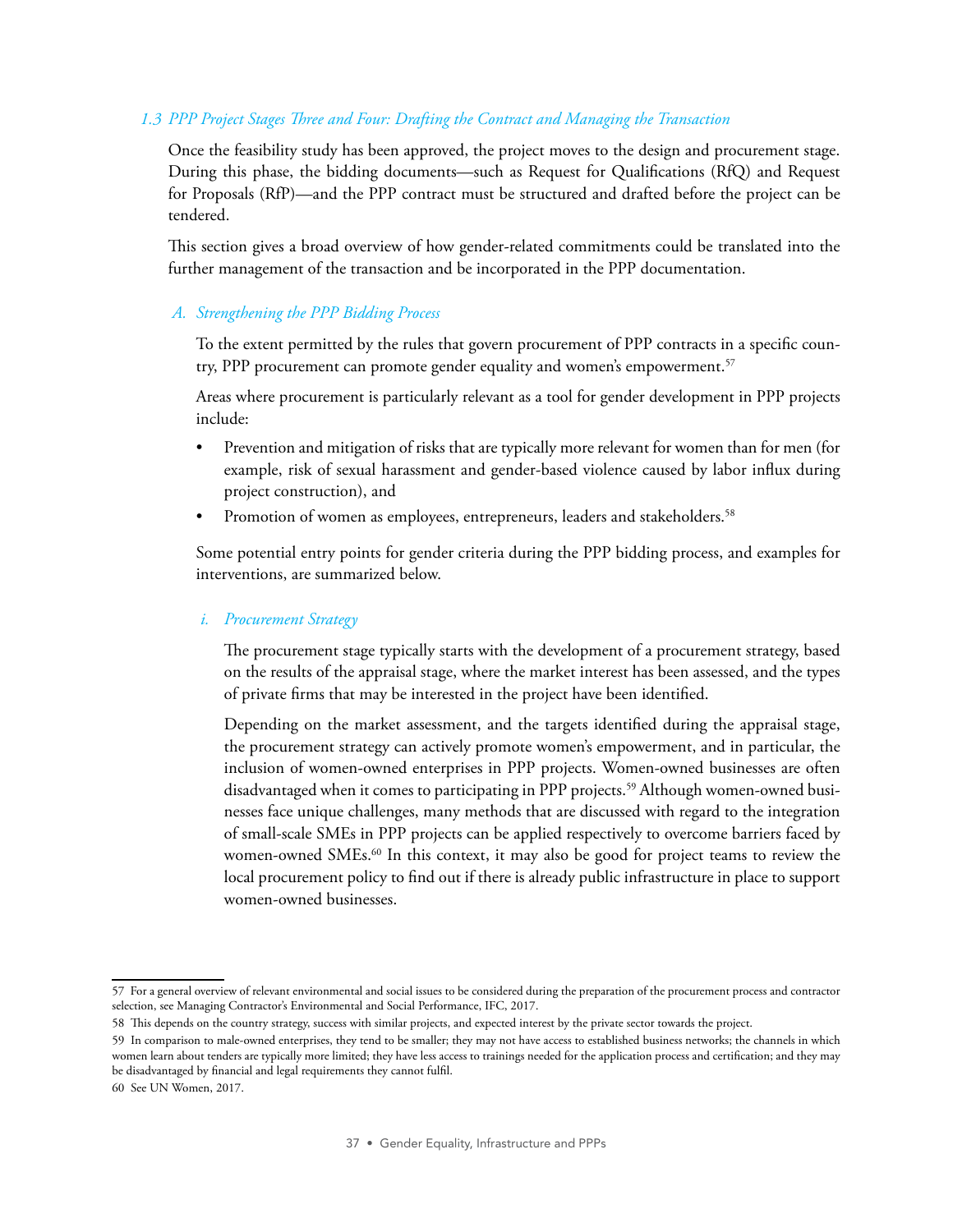## **Box 17: Definition of a Women-Owned Business**

A woman-owned business should at a minimum include:

- At least 51 percent independent ownership by one or more women;
- Unconditional control by one or more women over both long-term decision-making and the day-to-day management and administration of the business operations; and
- Independence from non-women-owned businesses.

*Source: The Power of Procurement: How to Source from Women-Owned Businesses—Corporate Guide to Gender-Responsive Procurement, UN Women, 2017.*

> Examples of actions to facilitate and encourage the participation of women-owned businesses in PPP projects:

- Streamlining of the application process;
- Division of bids into smaller ones;
- Use of communication channels (for example, for the publication of tender documents) that are equally known to and used by women- and men-owned businesses; and
- Provision of training opportunities for women-owned businesses and improved access to ICT.

#### **Table 3: Tools, Including Women-Owned Businesses Across the Supply Chain**

| Guide to Getting Started in Local<br>Procurement, IFC, 2011                                                                                       | <b>SheWorks: Putting Gender Smart</b><br><b>Commitments into Practice, IFC, 2016</b>                                                     | Women's Empowerment in the Global<br><b>Value Chain: A Framework for Business</b><br>Action to Advance Women's Health,<br>Rights, and Wellbeing, Business for<br>Social Responsibility (BSR), 2016 |
|---------------------------------------------------------------------------------------------------------------------------------------------------|------------------------------------------------------------------------------------------------------------------------------------------|----------------------------------------------------------------------------------------------------------------------------------------------------------------------------------------------------|
| <b>Incorporating Small Producers into</b><br><b>Formal Retail Supply Chains: Sourcing</b><br>Readiness Checklist, University of<br>Michigan, 2016 | Unlocking Markets for Women to Trade<br>and Empowering Women through Public<br>Procurement, International Trade Centre<br>$(ITC)$ , 2016 | The power of procurement: How to<br>source from women-owned businesses.<br>UN Women, 2017                                                                                                          |
| <b>Global Supplier Diversity &amp; Inclusion</b><br>Reaching the Gold Standard,<br>WEConnect International, 2017                                  | The Business Case for Global Supplier<br>Diversity and Inclusion, WEConnect<br>International, 2017                                       | Unlocking Opportunities for Women and<br><b>Business-Tool 2: Women-Owned Busi-</b><br>nesses and the Supply Chain, IFC, 2018                                                                       |

#### *ii. Qualification Requirements*

Bidding documents can also stipulate certain qualification requirements for bidders—for example, the experience, skills and capabilities the private partner should have. These qualification requirements are either submitted alongside the proposal in a one-stage open tender process, or during a separate pre-qualification stage.

Qualification criteria can take gender-related requirements into account.<sup>61</sup> For example, bidders can be required to submit the following:

<sup>61</sup> For details regarding prequalification criteria that relate to environmental and social issues, including a questionnaire, see IFC, 2017 (Annex A).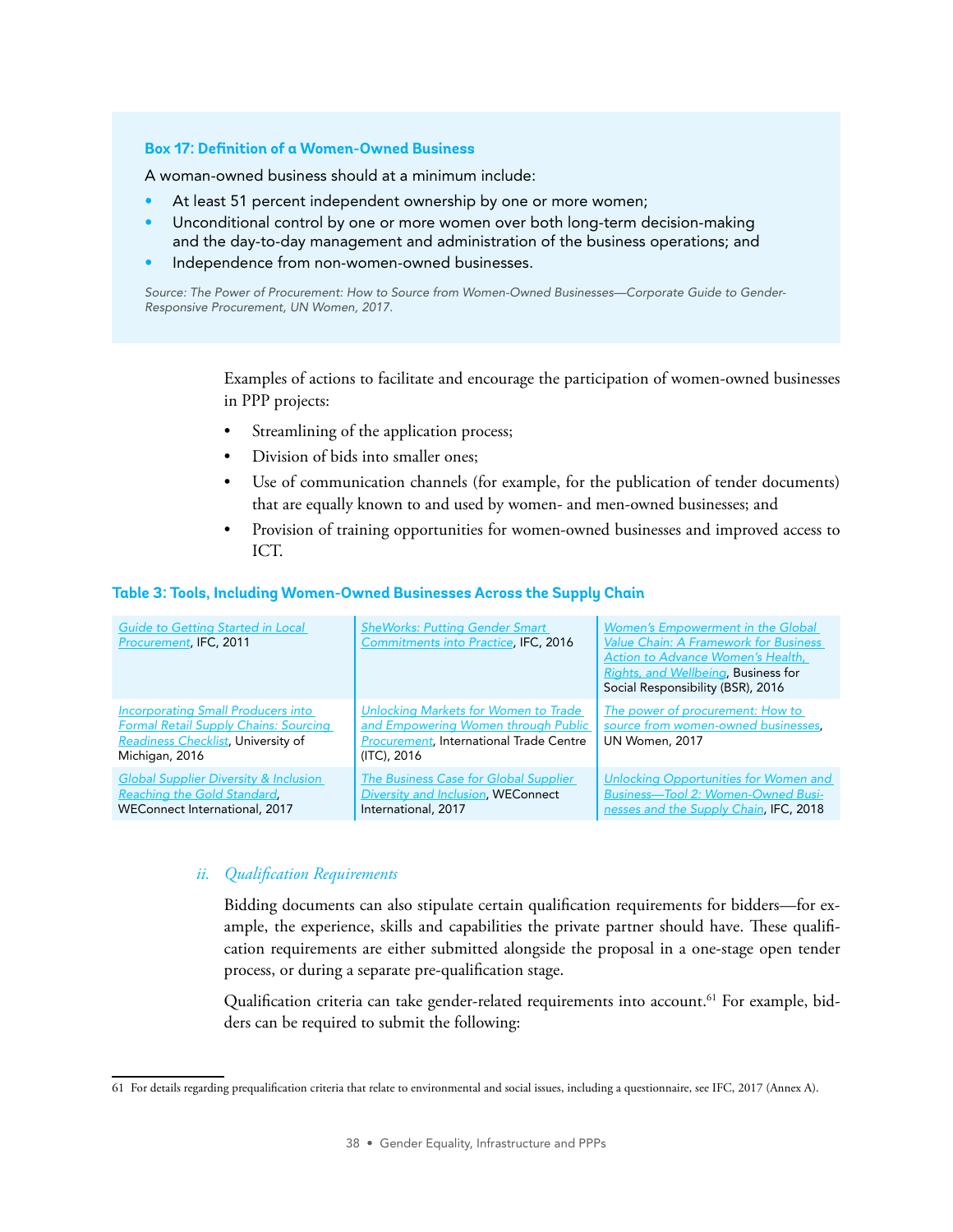- 1. Details regarding past experience and performance with gender-sensitive projects (e.g., reports regarding sexual harassment and how the issue was addressed, and details regarding gender-sensitive community engagement).
- 2. Means to address harassment and other forms of sexual exploitation and abuse (SEA) and GBV. Bidding companies could, for example, be asked to submit a code of conduct that applies to their employees and sub-contractors, and to provide details on compliance, or on how this code of conduct will be implemented (for details, see Vanuatu Aviation project).<sup>62</sup>

**Box 18: Example of Code of Conduct—the World Bank Group Standard Request for Proposal After Prequalification Requires a Development of Code of Conduct**



*"The Bidder shall submit its Code of Conduct that will apply to Contractor's Personnel (…), to ensure compliance with its Environmental, Social, Health and Safety (ESHS) obligations under the contract. (…) In addition, the Bidder shall detail how this Code of Conduct will be implemented. This will include: how it will be introduced into conditions of employment/engagement, what training will be provided, how it will be monitored and how the Contractor proposes to deal with any breaches. The Contractor shall be required to implement the agreed Code of Conduct."*

*Source: Request for Bids Work—After Prequalification, World Bank, 2017.*

3. A supplier diversity code of conduct $63$  that applies to the bidder's own operations and its sub-contractors, to promote equal participation of local companies—particularly women-owned companies—in the project, as well as details on compliance, showing how the code of conduct will be implemented.

<sup>62</sup> For another example, see Gender Equality in Codes of Conduct Guidance, BSR, (https://www.bsr.org/reports/BSR\_Gender\_Equality\_in\_Codes [of\\_Conduct\\_Guidance.pdf\)](https://www.bsr.org/reports/BSR_Gender_Equality_in_Codes_of_Conduct_Guidance.pdf).

<sup>63</sup> An example from the banking sector is the Supplier Diversity and Inclusion Code of Conduct of the Royal Bank of Scotland: <https://weconnectinternational.org/images/supplier-inclusion/supplier-inclusion-code-of-conduct-adopting-the-code.pdf>.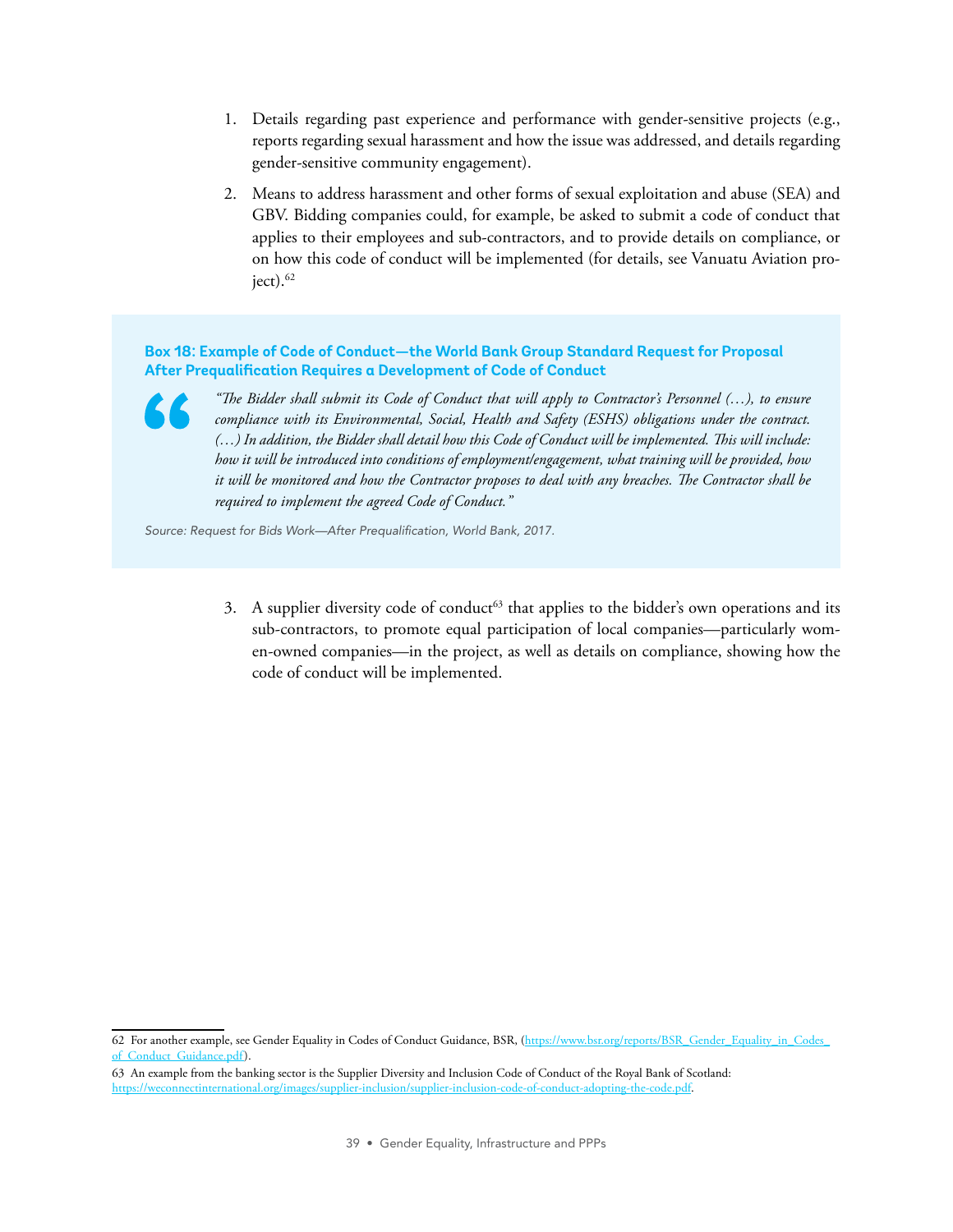**Box 19: Example of Supplier Diversity Code of Conduct—Transport for London Puts Equality and Inclusion at Heart of Program**

*"In 2004 Transport for London (TfL) put together a five-year 10-billion-pound investment program to fund large-scale construction projects in London, including an extension to the East London Line railway. Equality and inclusion were regarded as being at the heart of that program and integral to procurement contracts. (…) TfL therefore introduced a set of requirements for bidders to be implemented during the execution of the project: an equality policy for the project, a diversity training plan for staff working on the project and a supplier diversity plan (to ensure that diverse suppliers were able to bid for subcontracting opportunities arising from the project). These requirements were incorporated in the invitation to tender and in the conditions of the contract."*

*Source: Buying Social—A Guide to Taking account of Social Considerations in Public Procurement, European Commission, 2010.*

> 4. Management strategies and implementation plans that show how the bidder plans to ensure compliance with gender-related requirements of the project or to go beyond these standards (for example, how the project intends to increase entrepreneurship opportunities, employment for local women at different levels of responsibilities, or gender-sensitive training for local workforces for the transfer of skills).

**Box 20: Example of Local Content Requirements—the South African Renewable Energy Independent Power Producer Procurement Program (REIPPPP)**

Under the REIPPPP, independent power producers (IPPs) are either required or encouraged to meet the following criteria:

- In terms of job-creating targets, 12 to 20 percent of the staff of renewable-energy plants must originate from the local communities where they are located. Because South Africa's population is predominantly female, a fair number of these local beneficiaries are women.
- At least 12 percent of project shareholding is reserved for black people, including women.
- IPPs should aim to procure up to five percent of their inputs exclusively from women-owned vendors or business enterprises.
- IPPs must aim for 40 percent black top management in their project companies, with preference for black women in particular.

The program is also benefitting women through the socio-economic development and enterprise development initiatives implemented by IPPs.

*Source: Eberhard, Anton and Naude, Raine, The South African Renewable Energy IPP Procurement Programme: Review, Lessons Learned, and Proposals to Reduce Transaction Costs, Graduate School of Business, University of Cape Town, 2017; see Table 5, p. 26.*

> 5. Bidders' internal human-resource policies and procedures that actively seek to address all forms of deliberate or unintentional discrimination against women in the workforce, including proactive promotion of gender equality and diversity in the workforce and an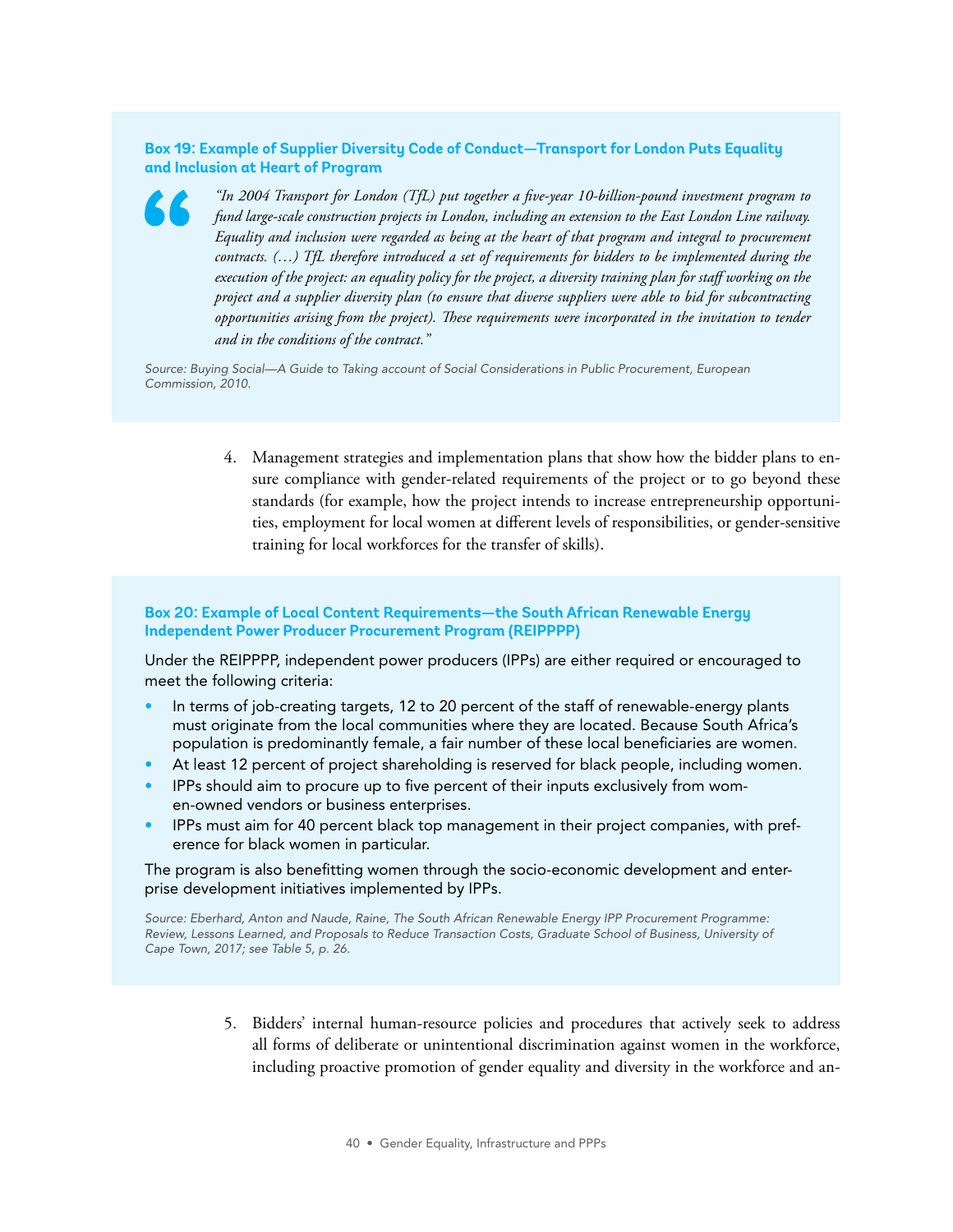ti-sexual-harassment policies, as well as data that shows compliance with these policies (for example, gender wage-gap data or corporate-leadership data).

#### *iii. Evaluation Criteria*

The contracting authority will select the preferred bidder according to criteria for the evaluation of bids, their weightings, and the way they will be evaluated. These criteria are published in advance. Some examples of evaluation criteria are the lowest tariff, fee, or availability payment, or the best quality of service.

Evaluation criteria can include objectives relating to a proposal that are not directly measurable in financial terms, such as the achievement of gender-related goals. The considerations elaborated above regarding qualification requirements apply respectively for evaluation criteria. Extra points can be given for the demonstrated capacity of a bidder to implement gender requirements, judged by past performance, or, for proposed measures, by strategies and implementation plans that maximize job creation for women or that prevent gender-related risk.

#### *B. Strengthening PPP Contract Provisions*

The bid documents usually include a draft PPP contract to be signed by the contracting authority and the private partner after the end of the bidding process. Gender commitments can be enshrined in the draft PPP contract and other key project-relevant agreements. This primer focuses on the PPP contract,  $64$  as it is at the center of the partnership and defines the relationship between the contracting authority and the private partner, their respective rights and responsibilities, and the risk allocation between them.

#### *i. Gender Commitments, KPIs, and Incentives for Compliance in PPP Contracts*

The PPP contract can ensure that the gender actions envisaged during appraisal are translated into enforceable commitments measured against corresponding indicators.

In contrast to traditionally financed infrastructure projects, the PPP contract typically measures the performance of the private partner against a set of criteria defined in KPIs. These focus on what a project is intended to achieve (outputs) rather than the methods and materials used to achieve those goals (inputs), thus giving the private partner the opportunity to develop innovative solutions intended to reduce overall life-cycle costs, while delivering the intended level of service. Compliance with these KPIs is incentivized through a payment mechanism that connects performance with bonuses, penalties and/or payment deductions.

This mechanism provides an opportunity to systematically integrate two elements—specific long-term gender commitments plus gender-sensitive indicators that can be accurately reported—in PPP contracts, to monitor and assess outcomes, and to ensure compliance of these standards through deductions and penalties.<sup>65</sup> Although KPIs usually focus on project performance and service quality, rather than socio-economic objectives<sup>66</sup> such as gender equality and women's empowerment, this practice is shifting towards providing a stronger emphasis on social sustainability in PPP frameworks and projects.

<sup>64</sup> PPP contracts are, for example, concession agreements, implementation agreements, or BOT agreements.

<sup>65</sup> See for example, WBI 2004, IFC, 2012, as well as Gender Review 2016.

<sup>66</sup> IFC, 2012.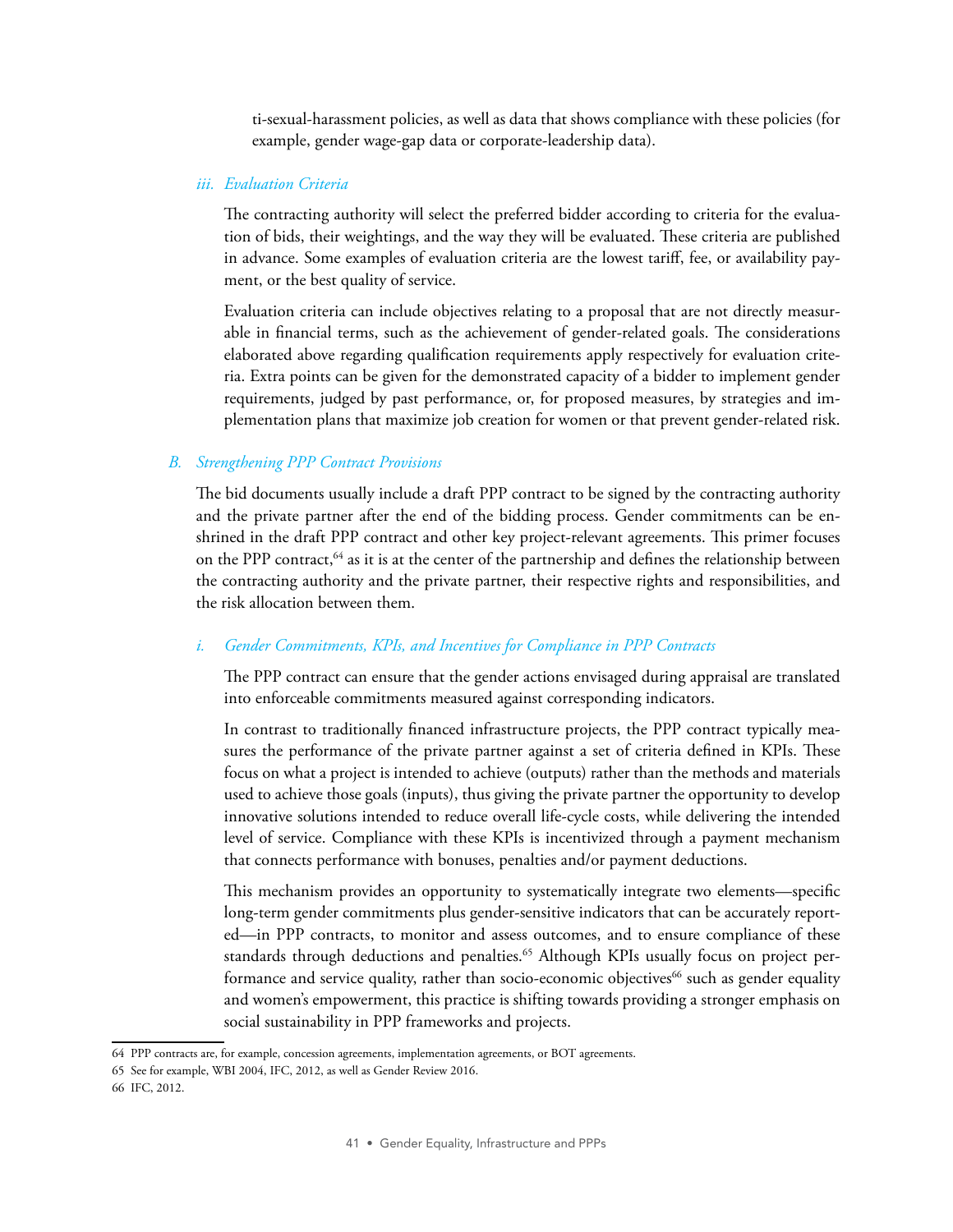#### **Table 4: External Tools and Guides with Sample Indicators**

| Sector             | Tool                                                                                                                                                                                                                                                    |  |
|--------------------|---------------------------------------------------------------------------------------------------------------------------------------------------------------------------------------------------------------------------------------------------------|--|
| Energy             | Examples of Assessments, Actions, and Monitoring and Evaluation (M&E) in the Energy Sector, Integrating<br>Gender Considerations in Energy Operations, ESMAP, 2012, Annex I.                                                                            |  |
| <b>Extractives</b> | Potential Indicators for Monitoring and Measuring the Impact of a Gender-Sensitive Approach to El Projects,<br>Gender Dimensions of the Extractive Industries, World Bank, 2009, Annex I.                                                               |  |
| <b>Extractives</b> | Unlocking Opportunities for Women and Business, A Toolkit of Actions and Strategies for Oil, Gas, and Mining<br>Companies, IFC, 2018 (contains indicators, such as Indicators to Monitor Progress on Supply Chain Gender<br>Diversity Goals, Tool 2.6). |  |
| Multi-Sector       | Priority Indicators, Gender Impact of PPPs, IFC, 2012, Table 3.1.                                                                                                                                                                                       |  |
| Multi-Sector       | Tool Kit on Gender Equality Results and Indicators, Asian Development Bank (ADB), 2013.                                                                                                                                                                 |  |
| Transport          | Output Level Performance Targets or indicators, Gender Tool Kit—Transport, ADB, 2013.                                                                                                                                                                   |  |
| Water              | Suggested Indicators for Gender-Sensitive Monitoring and Evaluation, Toolkit for Mainstreaming Gender in<br>Water Operations, World Bank, 2016, Annex II.                                                                                               |  |

#### *ii. How Can Gender Commitments be Integrated in PPP Contracts?*

When drafting PPP contracts, the project team needs to decide how identified gender commitments can be included. The following list highlights the main provisions in PPP contracts that are relevant to the integration of gender issues, along with examples of how these entry points could be used to achieve the gender goals of a project:<sup>67</sup>

- **• General commitment to environmental and social standards**—include a clear statement regarding the gender benefits both parties expect the project to achieve.
- **• Integration of safeguards documents**—include gender commitments detailed in ESAPs, resettlement plans, and so forth, to make them legally enforceable.
- **• Commitments related to procurement**—include commitments related to procurement (for example, a development of Code of Conduct or Supplier Diversity Plan, together with a requirement to pass on all gender-specific requirements to sub-contractors, and an obligation to solicit, select and supervise sub-contractors in accordance with gender commitments).
- **• Commitments related to stakeholder engagement**—include stakeholder-related commitments that target men and women separately (for example, household surveys to track users' satisfaction with new or upgraded infrastructure services, or income-generating activities enabled by the project).
- **• Commitments related to employment and/or entrepreneurship**—ensure that commitments related to employment and/or entrepreneurship take concerns and priorities of men and women into account (for example, commitments around gender-sensitive recruitment, hiring, training, management and promotion of a diverse and competent workforce throughout all project stages; development of a strategic equality and diversity plan; development of a training plan; development of or compliance with child-care, equal pay for equal work, and anti-sexual-harassment policies; and provision of separate facilities).
- **• Effective monitoring mechanism**—Establish clear responsibilities for monitoring between the private partner and the contracting authority:

<sup>67</sup> For an overview of environmental and social commitments to be included in contracts, see IFC, 2017.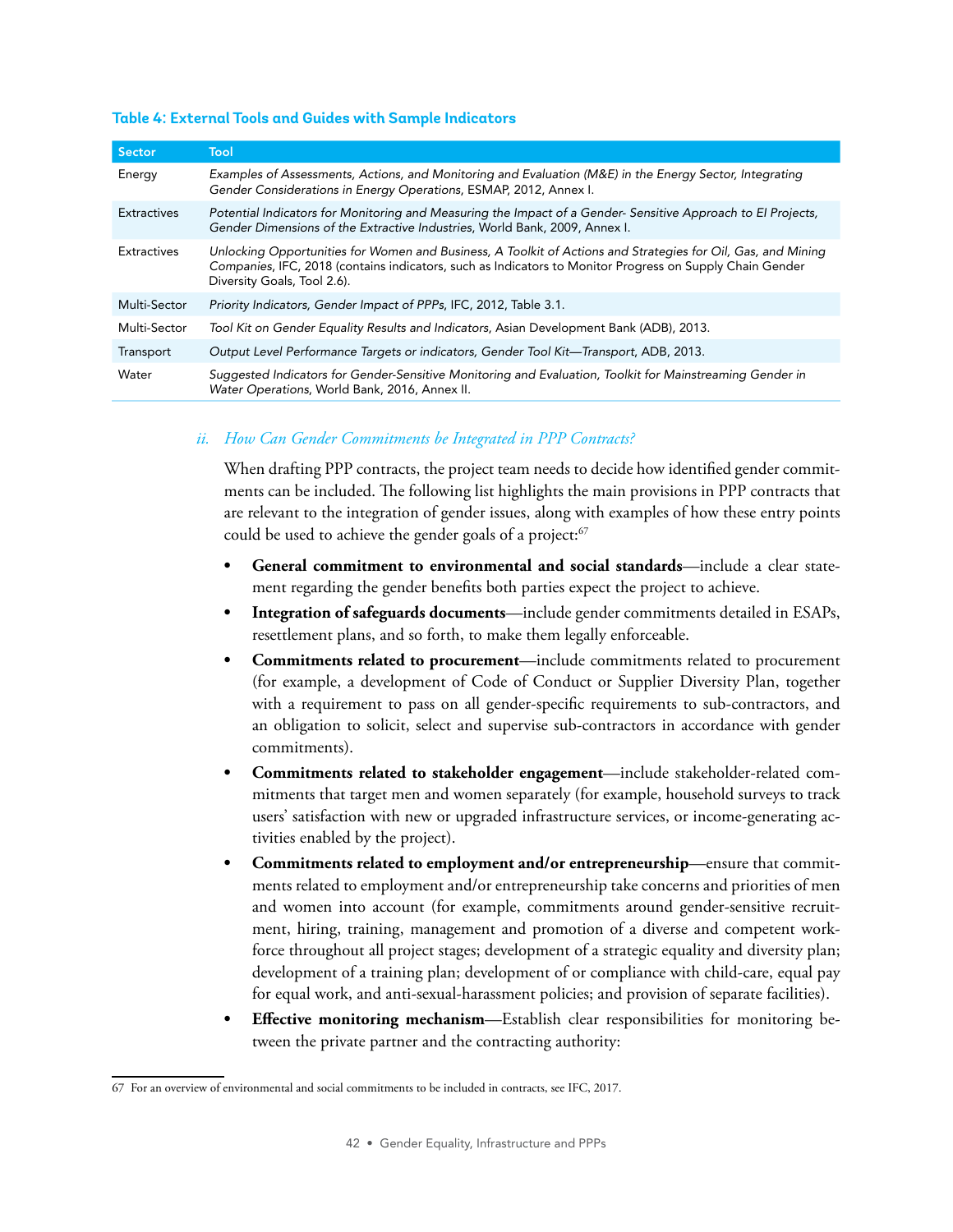- **a. Collection of sex-disaggregated data** throughout the implementation phase, to measure performance against a baseline.<sup>68</sup>
- **b. Reporting obligations** of the private partner that detail performance against gender commitments, based on sex-disaggregated data.
- **c. Obligations related to disclosure of project documents and performance data** to ensure transparency and compliance with gender obligations, and to enable stakeholders to monitor performance of the parties.
- **• Grievance and redress mechanism**—Establish a gender-sensitive grievance and redress mechanism (in coordination with local women and their representatives) to receive and facilitate the resolution of concerns raised by community members about the parties' performance, taking the special needs of women into account, who may feel more comfortable if they can talk with other women.
- **• Enforceable technical and performance requirements (KPIs) together with financial incentives to comply with set standards**—Ensure that all key gender-specific technical requirements are included in the contract as outputs, and are measurable in terms of KPIs (such as requirements to include physical-design features that are beneficial for women [e.g., surveillance cameras, bus-stop ramps, and sidewalks]; to hire a certain number of skilled and unskilled local men and women during construction and operation; or to develop and maintain ancillary infrastructure that is needed).

# *1.4 Final Stage: PPP Project Implementation*

The project-implementation stage covers the term of the PPP contract. In comparison to a traditionally procured contract, a PPP contract has a much longer term and requires long-term contract management.

With regards to all gender commitments, during this stage, the project needs to ensure that the parties comply with the respective obligations and all performance standards agreed upon in the PPP contract, in particular that:

- Sex-disaggregated data is collected;
- The private partner reports on performance against the sex-disaggregated baseline data;
- Gender-sensitive stakeholder engagement procedures and complaints mechanisms are established and are complied with during the construction and operation phase; and
- Women's representatives are included in all gender-related activities that are conducted during the implementation (for example, a gender-sensitive grievance and redress mechanism).

Figure 3 on the next page provides a summary of this information, as well as a checklist of key questions project planners and developers can ask themselves at each stage of the PPP project development process.

<sup>68</sup> Private parties typically have access to all information during construction and the long operational period of the project and may need to take on this task, while the public sector may also need dedicated staff and budgets to review and manage the additional information.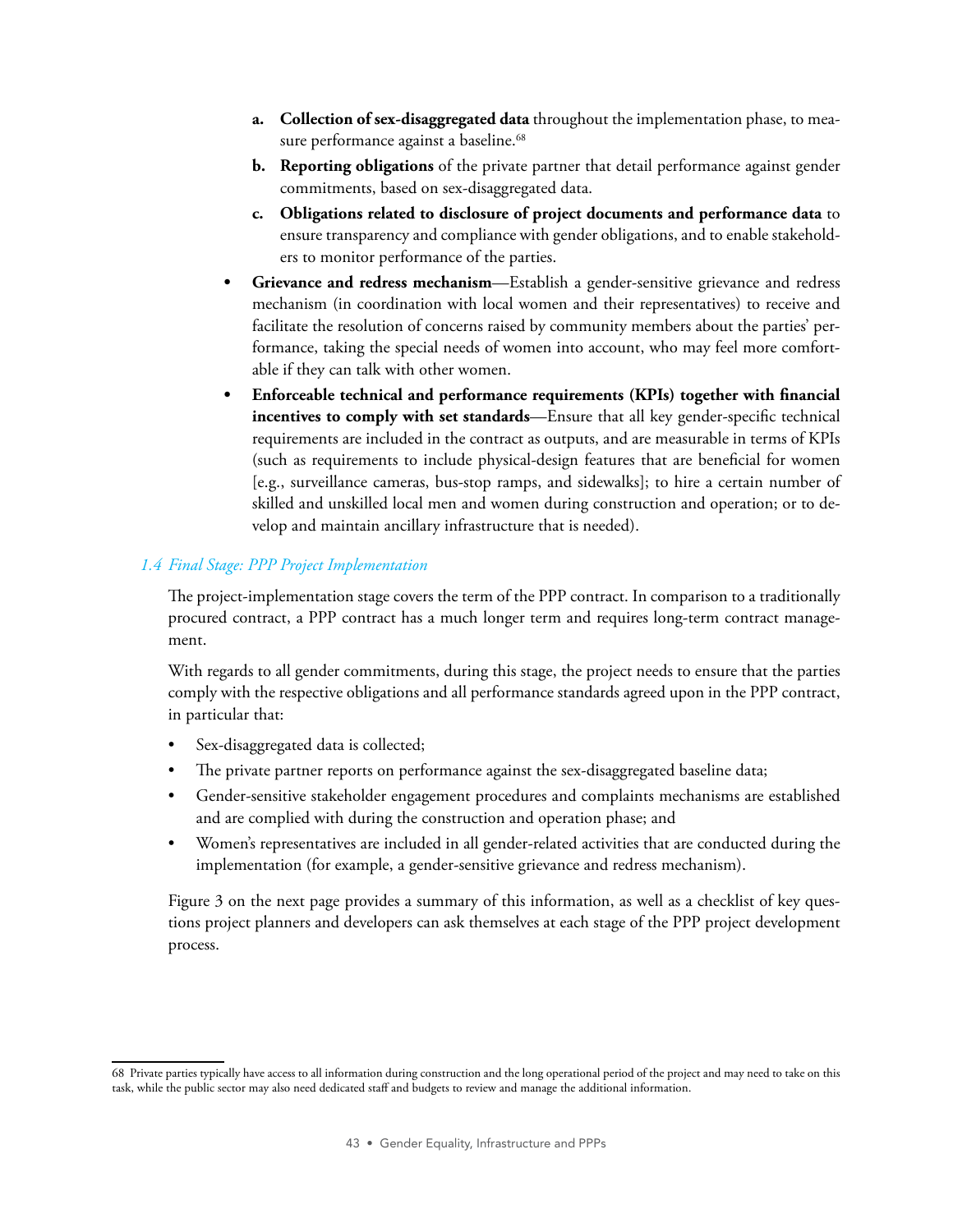# **Figure 3: Summary of Key Questions for how to Frame Promotion of Gender Equality Aims throughout the Project Development Cycle**

| 5. Has need for gender<br>10. Will procurement<br>1. Have key women stake-<br>data collected?<br>holders and their repre-<br>expertise been assessed?<br>strategy allow for more<br>sentatives been identified?<br>Does appointed project<br>equal gender outcomes?                                                                                                                                                                                                                                                                                                                                                                                                                                                                                                                                                                                                                                                                                                                                                                                                                                                                                                                                                                                                                                                                                                                                                                                                                                                                                                                                                                                                                                                                                                                                                                                                                                                                                                                                                                                                                                                                                                                                                                                                                                                                                                                                                                                                                                                                                                                                                                                                                                                                                                                 |                         |                                                                          |                                                                         |                                                                                                                                                                                                                                                                                                                                                                                                                                                                                                                                                            |
|-------------------------------------------------------------------------------------------------------------------------------------------------------------------------------------------------------------------------------------------------------------------------------------------------------------------------------------------------------------------------------------------------------------------------------------------------------------------------------------------------------------------------------------------------------------------------------------------------------------------------------------------------------------------------------------------------------------------------------------------------------------------------------------------------------------------------------------------------------------------------------------------------------------------------------------------------------------------------------------------------------------------------------------------------------------------------------------------------------------------------------------------------------------------------------------------------------------------------------------------------------------------------------------------------------------------------------------------------------------------------------------------------------------------------------------------------------------------------------------------------------------------------------------------------------------------------------------------------------------------------------------------------------------------------------------------------------------------------------------------------------------------------------------------------------------------------------------------------------------------------------------------------------------------------------------------------------------------------------------------------------------------------------------------------------------------------------------------------------------------------------------------------------------------------------------------------------------------------------------------------------------------------------------------------------------------------------------------------------------------------------------------------------------------------------------------------------------------------------------------------------------------------------------------------------------------------------------------------------------------------------------------------------------------------------------------------------------------------------------------------------------------------------------|-------------------------|--------------------------------------------------------------------------|-------------------------------------------------------------------------|------------------------------------------------------------------------------------------------------------------------------------------------------------------------------------------------------------------------------------------------------------------------------------------------------------------------------------------------------------------------------------------------------------------------------------------------------------------------------------------------------------------------------------------------------------|
| 11. Are gender-related qual-<br>with female stakeholders<br>specialist? Do TORs for<br>ifications required from<br>external consulting firms<br>or their representatives<br>potential bidders?<br>(e.g., household surveys,<br>reflect need to address<br>12. Does project's gender<br>interviews)?<br>gender issues?<br>strategy require that<br>6. Have female and male<br>2. Has sex-disaggregated<br>bidders provide addi-<br>gender obligations<br>data been collected?<br>users and other key stake-<br>reflected in the PPP<br>tional information related<br>holders been identified<br>3. Have the project's impacts<br>to the implementation of<br>and mapped? Have female<br>on women and men been<br>gender goals? (e.g., code<br>and male users and other<br>analyzed on a preliminary<br>of conduct, or a gender-<br>key stakeholders been<br>deductions)?<br>basis (i.e., gender-specific<br>responsive implementa-<br>engaged in the analysis<br>risks or opportunities to<br>tion plan)<br>and assessments? Has<br>narrow gender gaps)?<br>13. Do bid evaluation criteria<br>an ongoing community<br>Have potential strategies<br>contain gender-related<br>engagement process<br>to address issues and<br>goals?<br>been designed that<br>use opportunities been<br>14. Are concrete gender<br>accounts for specific<br>formulated?<br>commitments included<br>needs of men and women?<br>4. Have gender-related<br>in PPP contract?<br>7. Have the project's impacts<br>prioritization criteria been<br>15. Are obligations from<br>on women and men been<br>developed and applied?<br>ESIA, resettlement plans,<br>analyzed in more detail?<br>sensitive grievance<br>etc. included in PPP<br>Have gender consider-<br>contract?<br>ations been included in<br>16. Are anticipated gender<br>all analysis and assess-<br>activities reflected in<br>ments, in particular the<br>the KPIs?<br>E&S impact assessment,<br>economic, financial, legal,<br>17. Are gender-specific<br>technical feasibility<br>elements of project<br>assessment?<br>reflected in outputs, and<br>measurable in terms of<br>8. Can the gender-specific<br>gender-sensitive KPIs?<br>elements of the project<br>be specified in terms of<br>18. Is collection of sex-<br>outputs and be measured<br>disaggregated data<br>in terms of KPIs disaggre-<br>addressed in contract?<br>gated by gender?<br>19. Is obligation to establish<br>9. Can negative impacts be<br>a gender-sensitive<br>mitigated and opportuni-<br>grievance redress<br>ties be used, and at what<br>mechanism addressed<br>costs? Have strategies to<br>in contract?<br>address issues and use<br>20. Does the contract contain<br>opportunities been formu-<br>additional obligations<br>lated? Has budget been | Has the project engaged | team include a gender<br>set aside for the planned<br>qender activities? | related to gender-<br>sensitive stakeholder<br>engagement (e.g., inter- | 21. Is sex-disaggregated<br>22. Does private partner<br>report on performance<br>against the sex-disaggre-<br>gated baseline data?<br>23. Is the private partner<br>in compliance with the<br>contract (e.g., KPIs)?<br>Are response actions<br>necessary (e.g., payment<br>24. Are women's represent-<br>atives included in the<br>monitoring and super-<br>vision of the project? Are<br>women's representatives<br>included in all gender-<br>related activities that are<br>conducted during imple-<br>mentation (e.g., gender-<br>redress mechanism)? |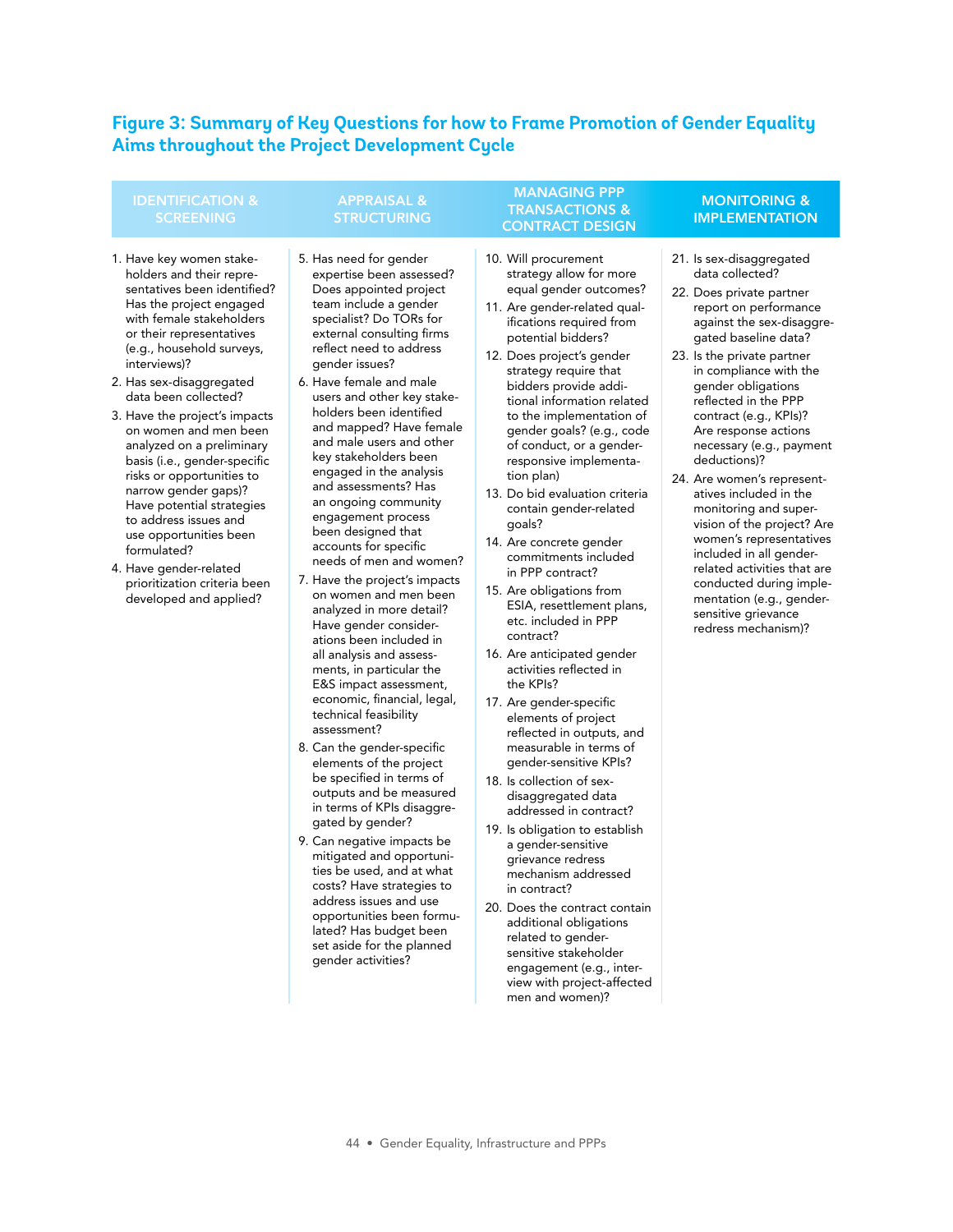# C. INTEGRATION OF GENDER EQUALITY IN THE PPP FRAMEWORK

In addition to including gender criteria in each project, it is important that governments promote gender equality and women's empowerment in the legal and institutional framework that governs infrastructure investment. Most countries with successful PPP programs have solid PPP frameworks in place that provide opportunities for targeted capacity building and can facilitate systematic integration of social considerations in PPP programs and projects.

## *a. Gender Focus in PPP Laws*

Many countries have adopted specific PPP policies or legislation to support PPP implementation (often referred to as PPP laws, concession laws, or build-operate-transfer [BOT] laws) or have set out details regarding PPPs in other legal instruments, such as procurement, sector-specific or public-finance laws.

One way to ensure that government entities implementing PPP projects consistently consider gender during the project cycle is to integrate minimum standards into respective PPP policies and legislation,<sup>69</sup> as described above with respect to single projects (for example, regarding stakeholder communication and engagement, project selection, appraisal, tendering, drafting of the contract, and implementation). This would also ensure a consistent approach for all PPPs in a country, regardless of whether international lenders, or advisors adhering to social standards, are involved in the financing or not.

So far, few countries have developed PPP policies or legislation incorporating gender standards systematically across the project cycle.<sup>70</sup> However, with an increasing global focus on delivering sustainable infrastructure, this could change in the near future. At a minimum, the political commitment to PPPs in a given country, as expressed in these instruments, should be aligned with the respective gender policies and political commitments regarding gender equality and women's empowerment.

#### **Box 21: Example of PPP Institutional Guidance that Incorporates Gender**

*"Annex 4: Guidelines for Gender Mainstreaming in PPP Projects" in the draft* National Government Public-Private Partnership Manual of the Philippines *(as of August 4, 2014), recommends gender interventions across the project cycle. The guidelines lay out the process for integrating gender considerations in the identification, structuring and evaluation of PPP transactions. These guidelines are consistent with national guidelines and strategies, as well as gender-integration strategies and guidelines of other international-lending institutions, such as the ADB and the World Bank."*

#### *b. Enabling Environment*

A reliable, well-functioning, and transparent legal and regulatory framework is helpful for facilitating successful PPPs. The PPP legal and regulatory framework includes PPP-specific laws, regulations, sector-specific laws, and all other legislation affecting PPP contracts, decision processes, and implementation proce-

<sup>69</sup> Including implementing instruments, such as regulations or guidelines, that can be adjusted easily to changing circumstances and would typically be used to set out details on how gender considerations can be integrated in the PPP project cycle.

<sup>70</sup> Examples are available on the website of the PPP in Infrastructure Resource Center (PPPIRC): [https://ppp.worldbank.org/public-private-partnership/](https://ppp.worldbank.org/public-private-partnership/ppp-sector/gender-impacts-ppps/gender-responsive-ppp-legal-framework/gender-responsive-ppp-legal-fra) [ppp-sector/gender-impacts-ppps/gender-responsive-ppp-legal-framework/gender-responsive-ppp-legal-fra](https://ppp.worldbank.org/public-private-partnership/ppp-sector/gender-impacts-ppps/gender-responsive-ppp-legal-framework/gender-responsive-ppp-legal-fra)/.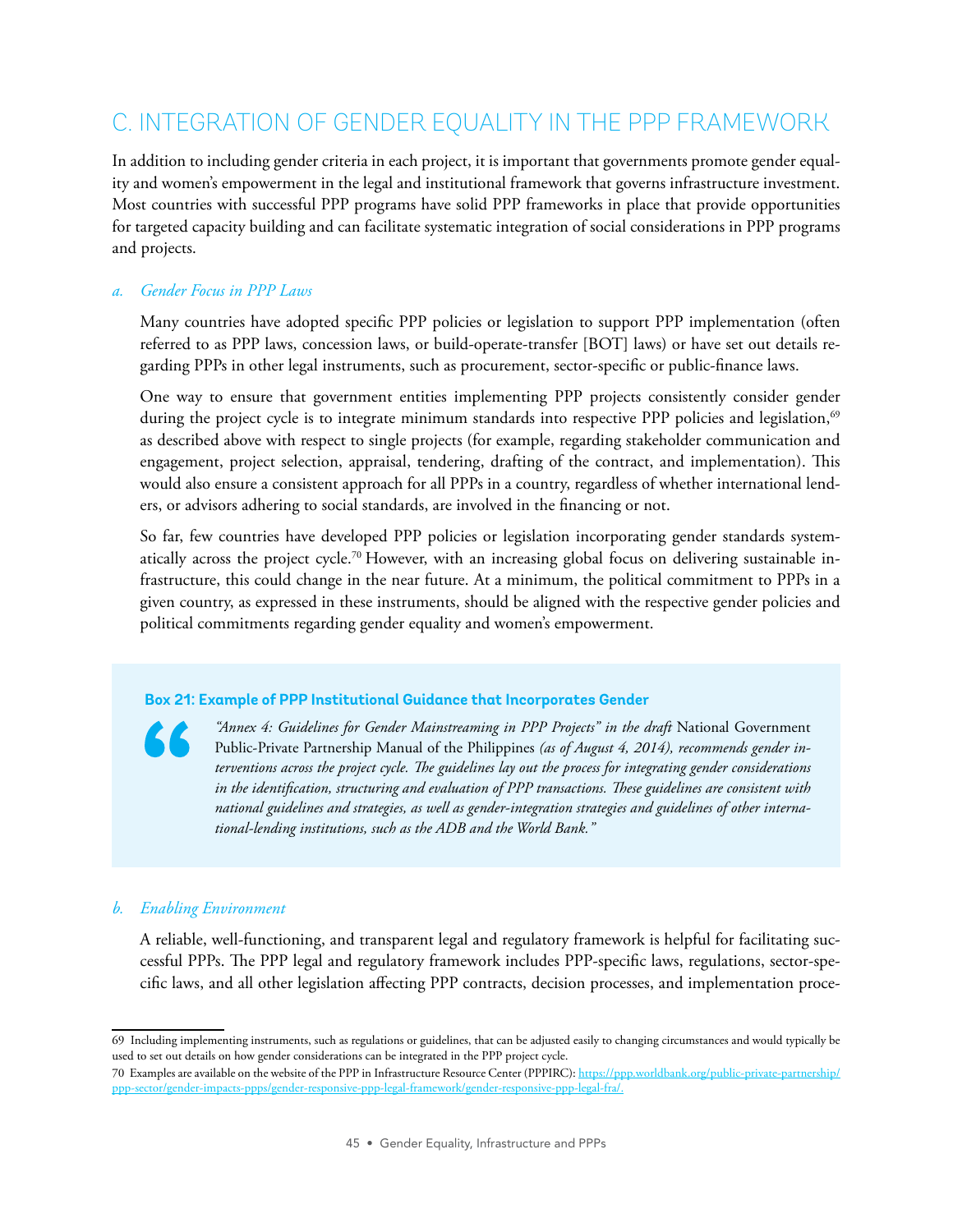dures. A PPP legal and regulatory framework assessment can determine if an existing framework is adequate for preparing and implementing the envisaged types of projects.

Consequently, a gender-sensitive PPP regulatory and legal framework assessment can determine if existing laws and regulations:

- Promote gender equality and women's empowerment;
- Discriminate against women directly, or contain indirect biases that may hinder the project from achieving the intended results; and
- Require additional features to ensure that PPP projects achieve better results in narrowing gender gaps.

Below are some key questions that a gender-responsive legal and regulatory PPP framework assessment could consider:

- Does the enabling PPP and procurement legislation address gender differences?
- Do general or sector-specific policies and/or legislation exist that support gender equality and women's empowerment?
- Do policies and legislation related to employment take women's and men's concerns into account (for example, mandated labor standards, equal pay for equal work, safety provisions, anti-sexual-harassment policies, mandated child-care provisions,<sup>71</sup> and the prioritized hiring or promotion of women)?
- Do policies and legislation related to local content exist, and do these instruments contain provisions that focus on women (for example, prioritization of women-owned businesses)?
- Do policies and legislation related to land ownership, resettlement, displacement and compensation take women's and men's different needs, concerns and priorities into account?
- Do exclusivity clauses exist that do not allow the provision of infrastructure services by cheaper alternative service providers? Does this disadvantage specific groups of men or women?72
- Do regulatory licensing and tariff-setting schemes in sector-specific legislation (for example, related to tariff setting) disadvantage specific groups of men or women?
- Do policies and legislation allow the delivery of infrastructure services to informal settlements? If not, does this affect women disproportionately?
- Do other relevant policies or legislation discriminate against women or contain indirect gender biases that may prevent women from benefiting equally from the PPP program, or have unintended side effects on women?

<sup>71</sup> For examples, see *Women, Business and the Law,* 2018.

<sup>72</sup> Further analysis is needed to determine whether exclusivity leads to adverse effects. Even if alternative service providers are cheaper, they may pose safety or health risks and may lock people into alternative services with no incentive for the operator to reach out to new users.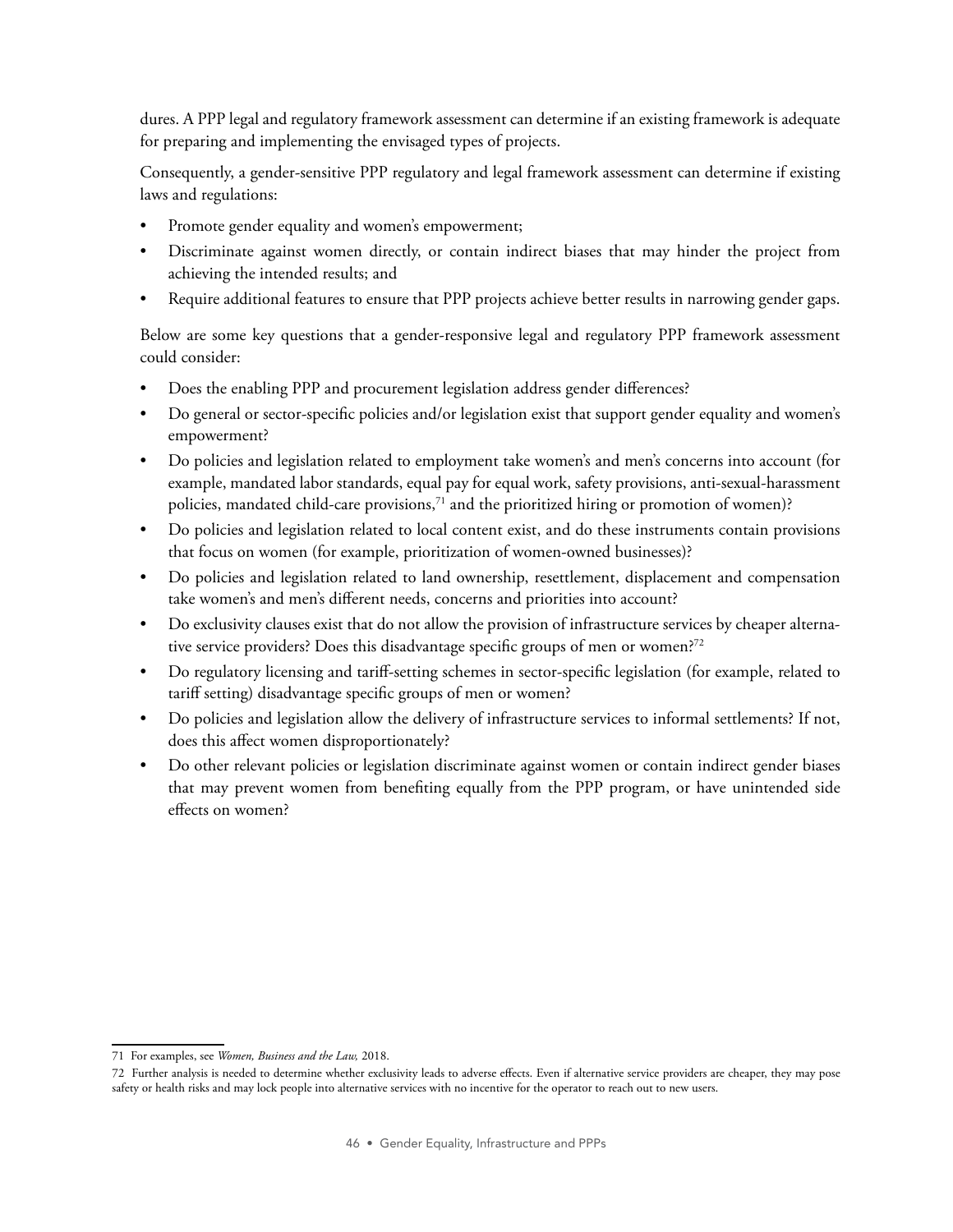#### **Box 22: Examples of Gender Biases in Legislation**

Legislation that could hinder/disadvantage women to benefit equally from PPP projects are laws or regulations that:

- Allocate rights or entitlements only to heads of households, landowners, full-time registered workers, members of particular user groups or decision-making bodies, who are more likely to be men;
- Condition rights or entitlements on a certain educational level, or on basic literacy or numeracy;
- Require an identity card or other documentation to access services that are more difficult to obtain for women;
- Require collateral to obtain credit;
- Establish connection charges, registration fees, user fees, or other financial requirements to access services;
- Do not allow women to open a bank account, sign a contract or register a business in the same way as men;
- Do not allow women to legally get a job or pursue a trade or profession in the same way as men;
- Do not allow women to work in the same industries, in the same jobs, perform the same tasks, or work at the same hours as men.

*Sources: Guidelines and Checklists for Gender Public-Private Partnerships in Lao PDR, ADB, 2014; PPP in Infrastructure Resource Center (PPPIRC); Women, Business and the Law, 2018.*

#### *c. Institutional Framework*

Although the legal and regulatory framework enables PPPs, the institutions and processes that facilitate the implementation of PPP policies and legislation are equally important. Many governments have created dedicated governmental bodies—often referred to as PPP units—under competent ministry or public agencies and with specific knowledge of PPPs, to facilitate and manage private-sector investment in infrastructure. In projects related to infrastructure, regulatory authorities and local institutions are also typically involved in areas such as licensing, setting of tariffs, and quality standards.

If these entities are to integrate gender considerations systematically in the project cycle—for example, identifying gender issues and potential opportunities for women; developing communication and community-engagement strategies that engage men and women; or monitoring compliance of PPP projects that seek to close gender gaps—they may need to adjust internal structures and processes and enhance their institutional capacities, particularly their skills and resources.

To achieve this, the following measures can be considered:

• Hiring of **gender equality specialists** by PPP units, or integrating gender equality specialists in the contracting authority's dedicated project teams that develop, implement and monitor each project to ensure that gender issues are considered at all stages of the PPP project cycle;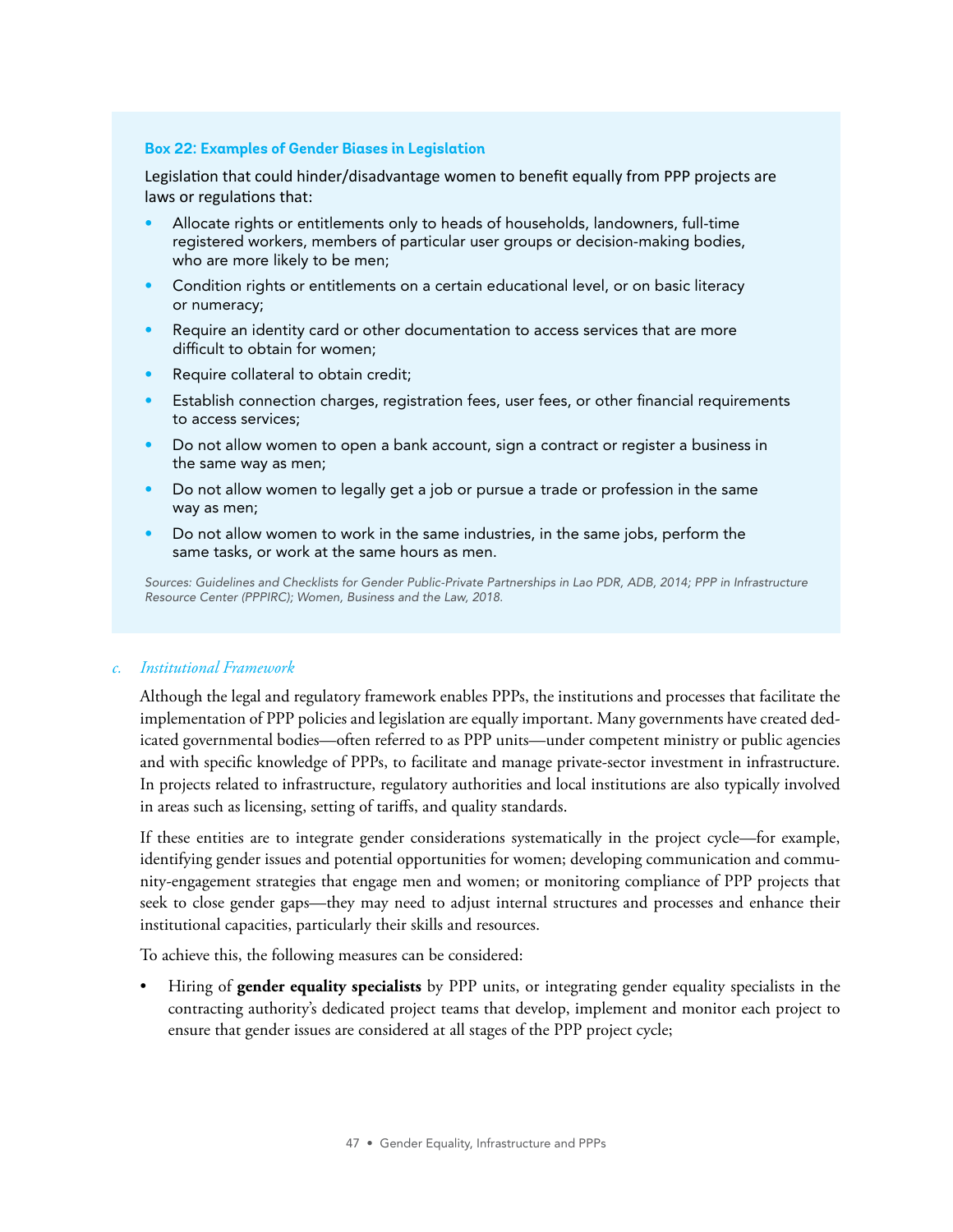- Providing **specific gender equality training**, including awareness raising on sexual harassment and GBV to the respective staff members of the PPP unit, the relevant members of line ministries preparing proposals and managing contracts, regulatory authorities, or relevant bodies at the local level;<sup>73</sup>
- Offering **capacity-building measures**, such as training, awareness raising or advisory services for parts of the private sector (including women-owned local companies) that need to understand any new policy changes, bidding or delivery requirements;
- Ensuring **that PPP communication and stakeholder engagement strategies are gender-sensitive**  and tailored to the specific needs of men and women; and
- Ensuring **that women are represented in institutions involved in the PPP process**, by increasing the number of women employed at different skill levels in the national PPP unit and other authorities or bodies at the national or sub-national level relevant for the preparation, design, implementation and evaluation of PPP projects.

#### **Box 23: Example of Integrating Gender Equality in a PPP Framework – Nam Theun 2 Hydropower Project Includes Male and Female Project Staff**

The institutional component of the gender-resettlement strategy for the Nam Theun 2 Hydropower Project ensured that male and female resettlers were assisted and trained by male and female project staff, and that opportunities for women to take up positions of authority and decision-making were increased. This included the following measures:

- Setting a target number of women as members of the Resettlement Committee'
- Setting a target number of women as staff of the Resettlement Management Unit, especially for mid-level technical positions and all sub-offices;
- Setting a target number of women as staff for the Resettlement Office;
- Adding (at least one, and preferably two) women as cabinet members in each District Resettlement Working Group; and
- Setting targets for monitoring gender equity within institutions.

*Source: Appendix A.1: Concession Agreement—Schedule 4: Part 1*

<sup>73</sup> Ideally, one member of the PPP unit and one PPP team member closely involved in project preparation would be responsible for gender issues.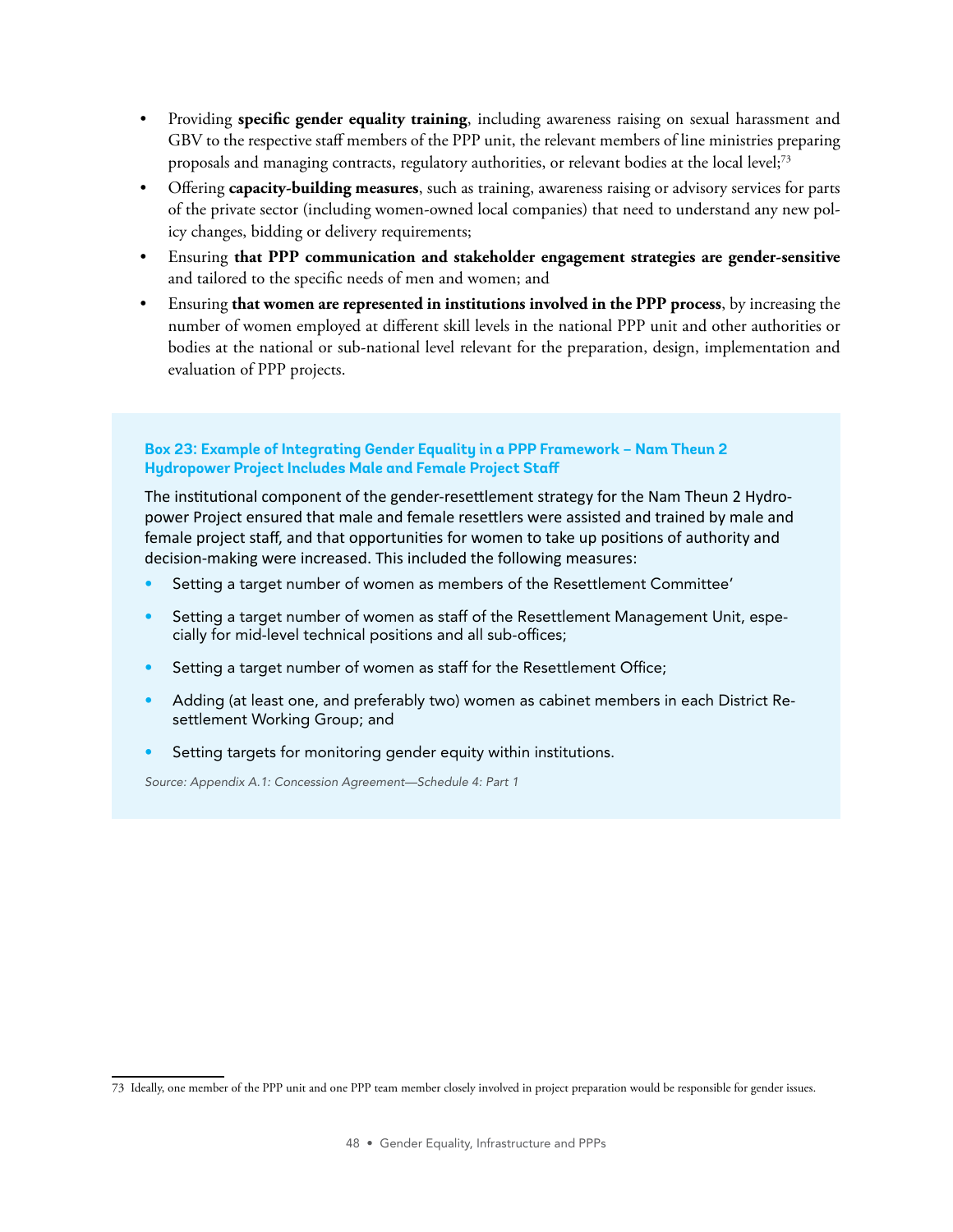#### **Box 24: Checklist: Key Questions for Gender Inclusion Related to the PPP Institutional and Legal Framework**

#### PPP Policies and Legislation

- $\square$  Do PPP policies and legislation include gender assessments (for example, requirements for gender analysis) systematically across the project cycle?
- $\Box$  Do PPP policies and legislation include some minimum gender standards (for example, commitment to gender equality and women's empowerment, and guidelines for gendersensitive ESIA)? If not, can (minimum) standards regarding gender be included in PPP policies and legislation?
- $\Box$  Are PPP policies and legislation aligned with gender policies?

#### Enabling Environment

- $\square$  Do policies or legislation supporting gender equality and women's empowerment exist? Do they influence the planning, design and implementation of PPP projects?
- $\square$  Do gaps in legislation exist that may hinder women to benefit equally from PPP projects or programs? Are there missing features that would need to be incorporated into the framework to ensure that PPP projects achieve better results for men and women?
- $\square$  Does existing project-relevant legislation discriminate against women directly, or contain indirect gender biases that may restrict women in accessing services or otherwise benefiting from PPP projects? Is there a plan to address these barriers?

#### Institutional Framework

- $\square$  Do the PPP units or other institutions involved in the PPP process have the skill set, capacity and resources to manage the preparation, design and implementation of gender-sensitive PPP projects?
- $\Box$  Are gender specialists integrated in the project team that develops, implements and monitors projects?
- $\Box$  Is gender training provided to all relevant staff members of the PPP unit, and in the line ministries and all other relevant public authorities and private-sector participants?
- $\Box$  Does the PPP communication and stakeholder-engagement strategy take differences between men and women into account?
- $\Box$  Are an equal number of women and men employed by PPP units and other institutions involved in the PPP process at different skill levels? Are there measures in place to increase the number of women in these institutions?
- $\Box$  Raise priority issues for women.